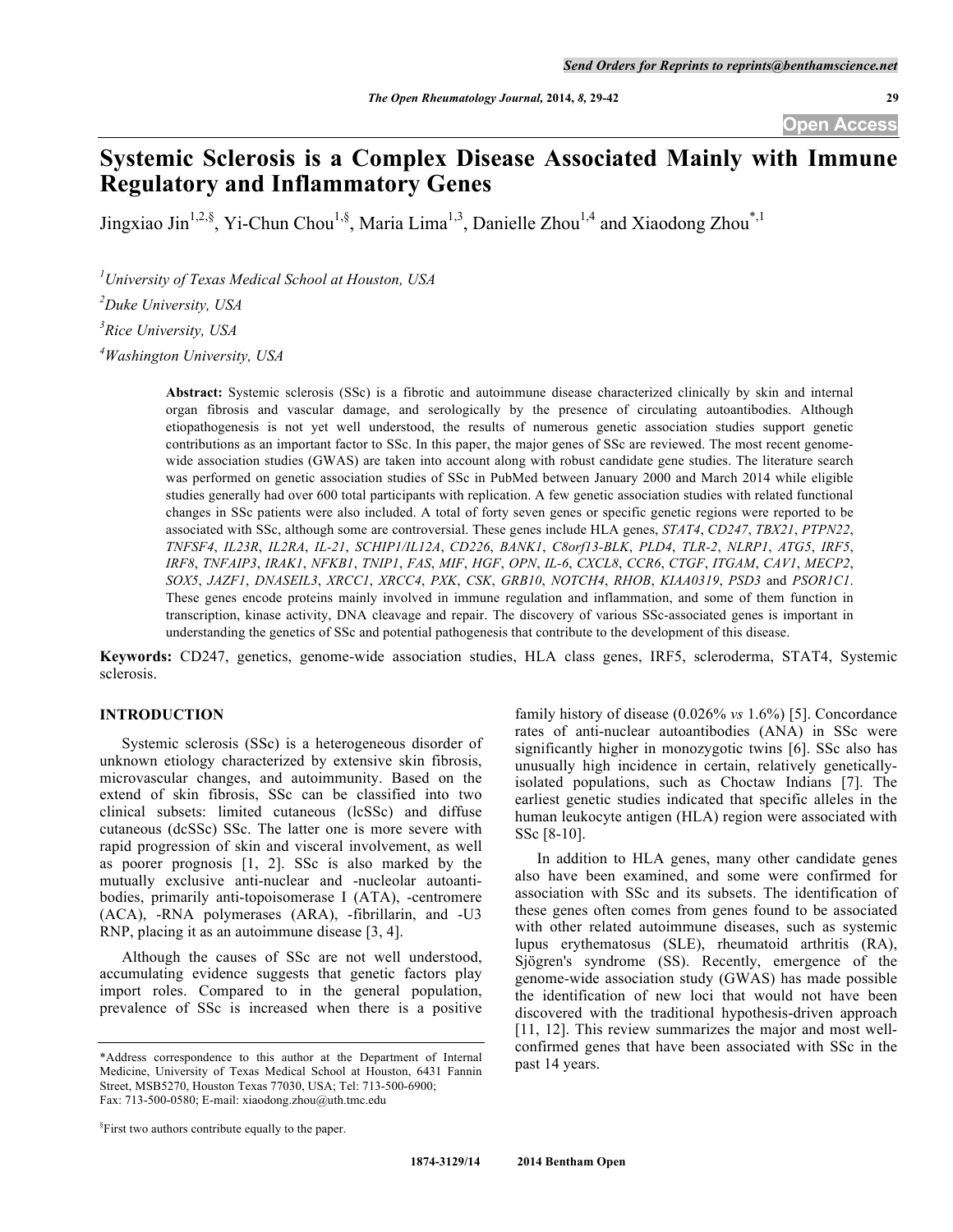# **CANDIDATE GENE STUDIES – IMMUNE REGULATORY GENES**

## **HLA Region**

The HLA region contains many genes that are important for immune function. HLA class II genes have been extensively examined for their association with SSc. Strong correlations have been discovered between specific SSc autoantibodies and HLA class II, but due to small sample sizes and other factors, results have been mixed [13-17]. Recently, a large study with a multi-ethnic US cohort of 1300 SSc patients and 1000 healthy controls analyzed HLA class II (*DRB1*, *DQB1*, *DQA1*, and *DPB1*) alleles, haplotypes and shared epitopes for association with SSc and subtypes [18]. In white and Hispanic SSc patients, the alleles *HLA-DRB1*\*1104, *DQA1*\*0501, *DQB1*\*0301, and *DQB1*\*26 epitope (absence of leucine in position 26) were significantly increased. The *HLA-DRB1*\*0701, *DQA1*\*0201, *DQB1*\*0202 haplotype and *HLA-DRB1*\*1501, *DQA1*\*0102, *DQB1*\*0602 haplotype were protective for SSc in whites, in a dominant and recessive pattern, respectively. In African Americans, *HLA-DRB1*\*1104 was not associated with SSc, but *DRB1*\*0804 was, along with *DQA1*\*0501 and *DQB1*\*0301. The strongest associations with the anti-centromere antibody (ACA) subtype were *HLA-DQB1*\*0501 and *DQB1*\*26 epitope. The anti-topoisomerase I antibody (ATA) subtype was best explained by *HLA-DPB1*\*1301 and the *HLA-DRB1*\*1104, *DQA1*\*0501, *DQB1*\*0301 haplotype [14, 15]. The anti-RNA polymerase III antibody (ARA) subset was best explained by *HLA-DRB1*\*0404, *DRB1*\*11 and *DQB1*\*03 in whites and Hispanics and *DRB1*\*08 in black subjects. Using a genome-wide approach comparing 137 Korean SSc patients to 564 controls, another study found the single nucleotide polymorphisms (SNPs) rs3128930, rs7763822 and rs7764491 on *HLA-DPB1* and *DPB2* to be associated with SSc, especially dcSSc and ATA+ SSc, in Koreans [19], and these results were confirmed in the replication set of North American subjects [19]. Further, association between *DPB1*\*1301 and ATA positive SSc was consistent with studies in the Korean cohort [19], UK Caucasian [20] and Han Chinese [21]; *DQB1*\*0501 with ACA positive SSc was consistent with the reports in Spanish [22], Japanese [15] and Han Chinese [23]; *DRB1*\*0701 with SSc as a protective role was consistent with Spanish cohort [18], and *DRB1*\*11 with SSc as a risk factor was concordant with Spanish [22], UK [20, 24] and South African cohorts [25]. As sample sizes become larger and methods more advanced, the HLA associations of SSc should become consistent and clear.

# **STAT4**

STAT4, stands for signal transducer and activators of transcription-4, is part of a family of transcription factors that influence T cell differentiation in response to stimulation from cytokines and growth factors. STAT4, in particular, is activated by IL-12 and IL-23 signals and is involved in the differentiation pathways for Th1 and Th17. It was speculated that prolonged STAT4 activity due to genetic differences may cause an imbalance in Th1/Th2 cells [26, 27]. Several polymorphisms in the STAT4 gene have been shown to be associated with SSc [27-29]. The rs7574865 T allele was

found to be associated with lcSSc in a Spanish-Caucasian case-control study (332 patients/1296 controls), and replicated in five independent Caucasian cohorts [27]. In contrast, a case-control study with a French-Caucasian population (885 patients/970 controls) found an association between rs7574865 and SSc, with no significant difference in correlation between the diffuse and limited versions of the disease [28]. This study also found an additive effect on SSc susceptibility between the *STAT4* rs7574865 and the interferon regulatory factor 5 (*IRF5*) rs2004640 T allele, especially with regard to the development of fibrosing alveolitis (FA). The association with *IRF5* may be related to the fact that the STAT4 pathway is activated by interferon (IFN)-α in monocytes [30]. Additionally, the *STAT4* rs11889341-A allele was found to increase SSc susceptibility in a dominant model in North American patients (880 patients/507 controls and 522 patients/531 controls), but only in the presence of the *TBX21* rs11650354 major allele [29]. Association of *STAT4* with SSc was confirmed in recent GWAS on the disease [11, 12].

# **CD247**

T-cell surface glycoprotein CD3 zeta chain (CD247), a component of T cell receptor (TCR)/CD3 complex, plays an important role in assembly and transport of the TCR/CD3 complex to the cell surface and in receptor signaling function [31, 32]. Low expression of CD3 zeta has been shown to impair immune function [31, 32]. *CD247* was associated with SSc in a GWAS that was followed by a replication cohort of Caucasian ancestry (2753 patients/4569 controls) [11]. An independent study with a French Caucasian cohort (1031 patients/1014 controls) again confirmed the association between rs2056626 of *CD247* and SSc, and additionally found that the rs2056626G minor allele conferred a protective effect in a dominant model [33]. Further studies are necessary to discover the functional link between *CD247* and SSc.

# **TBX21**

T-bet (TBX21) is a transcription factor downstream of STAT4 that promotes the differentiation of Th1 through enhancement of Th1 cytokines [34]. Like STAT4, it regulates the Th1/Th2 balance [34, 35]. A case-control study with two independent cohorts of a Caucasian American population (880 patients/507 controls and 522 patients/531 controls) revealed that TT genotype of rs11650354 was a risk factor for SSc under a recessive model [27]. Through examination of plasma cytokine levels, the TT genotype was found to be associated with a Th2 cytokine profile, while the CC (wild-type) genotype was associated with a proinflammatory cytokine profile [27].

#### **PTPN22**

*PTPN22* encodes a non-receptor protein tyrosine phosphatase involved in the suppression of T cell activation. The R620W variant of *PTPN22* is a gain-of-function mutation that leads to the down-regulation of T cell receptor signaling, which may prevent the destruction of self-reactive T cells and reduce the activity of T regulatory cells [36]. The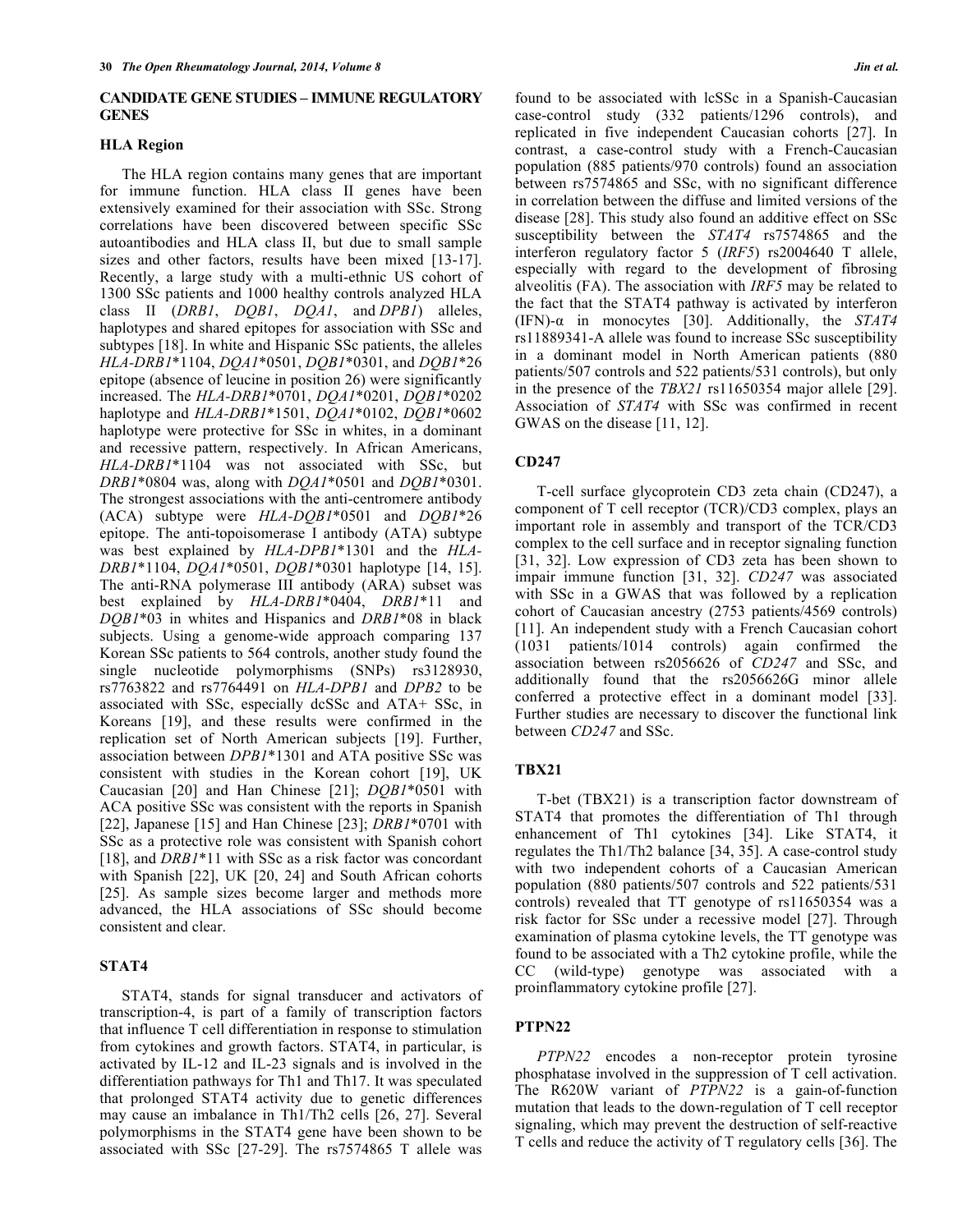T allele of R620W (1858T) may also result in reduced BCR signaling ability, which could lead to proliferation of autoreactive B cells. This last function is notable as SSc is a disease marked by the presence of autoantibodies [36]. In addition, IL-10, a cytokine synthesis inhibitory factor, was also found to be lowered in patients with the 1858T allele. A case-control study on a multi-ethnic North American population (1100 patients/740 controls) revealed that the R620W CT/TT genotype was associated with ATA+ and ACA+ in SSc in white patients [37]. A meta-analysis of three independent studies showed only association with SSc, however with ATA+ patients accounting for most of the association [38]. Another meta-analysis of eight European Caucasian cohorts and two other studies with large statistical power revealed an association between the T allele of R620W (1858T) and ACA+ SSc [39].

# **TNFSF4**

The tumor necrosis factor ligand superfamily member 4 (TNFSF4) gene encodes for the OX40L ligand, expressed on dendritic cells and endothelial cells in acute inflammation, which binds to the OX40 receptor to impart a co-stimulatory signal to T lymphocytes, leading to T cell proliferation and cytokine production [40-42]. A case-control study on a Caucasian population (1059 patients/698 controls) found that the minor alleles of rs1234314, rs2205960 and rs844648 of *TNFSF4* were associated with SSc, while the rs844644 minor allele had a protective effect [43]. The rs1234314 SNP was associated with ACA+ and ATA+, while rs2205960 was associated with ATA+ and rs844648 with ARA+. The minor alleles (G) at rs1234314 and rs2205960 were more common in lcSSc. A replication study with 8 European Caucasian cohorts (3014 patients/3125 controls) revealed mixed results [44]. The rs1234314 G allele was found to be associated with SSc, lcSSc, and ACA+, but not ATA+. The other alleles (rs844644, rs844648, and rs12039904) showed similar association signals with ACA+ and lcSSc.

# **IL23R**

Interleukin-23 (IL-23) is an essential cytokine for the proliferation of Th17 cells, which promote inflammation and are implicated in many autoimmune diseases [45]. IL-23 activity is mediated by the IL-23 receptor. Concentrations of IL-23 and IL-17 have been reported to be increased in SSc patients [46, 47]. A study with a Dutch cohort (143 patients/246 controls) and Spanish replication cohort (365 patients/515 controls) did not find association between *IL23R* and SSc [48]. However a larger study on a North American Caucasian population (1402 patients/1038 controls) found that rs11209026 of *IL23R* was associated with ATA+ SSc and rs11465804 of *IL23R* with ATA+ and dcSSc [49]. The major alleles of these two SNPs were found to be protective for pulmonary arterial hypertension (PAH) in SSc [49].

Interleukin-21 (IL-21), a cytokine gene located on the 2q27 locus, contributes to T helper 17 (Th17) development and is produced by Th17 cells [50]. IL-21 has been shown to be up-regulated in the epidermis of SSc patients, and may work in conjunction with IL-23 to increase risk for autoimmune diseases in patients [51]. A study with a large Caucasian cohort (4493 patients/5856 controls) revealed a considerable association between the rs6822844 SNPof *IL-21/IL-2* and SSc susceptibility [52]. This SNP is particularly associated with lcSSc and ACA+ patients.

# **CD226**

*CD226* encodes DNAX accessory molecule 1, which is involved in T-cell co-stimulation [53]. The T allele of *CD226* rs763361 SNP was recently identified as a risk factor for autoimmune diseases [54]. A study on a European Caucasian population found that rs763361T allele was associated with SSc in both the discovery and replication cohorts (991 patients/1008 controls and 999 patients/634 controls) [55]. The rs763361 TT genotype was also correlated with dcSSc, ATA+, and FA subsets. In this study, the authors did not find any relation between rs763361 and expression of *CD226* in cells.

# **BANK1**

BANK1, the B-cell scaffold protein with ankryn repeats, is a B-cell specific substrate of tyrosine kinases that functions downstream of the B-cell receptor (BCR) and enhances B cell calcium mobilization [56]. A case-control study with French (874 patients/955 controls) and German Caucasian cohorts (421 patients/182 controls) found that 2 polymorphisms, rs3733197 and rs10516487, together called the *BANK1* A-T haplotype, were found to have a protective effect on dcSSc susceptibility [57]. An additive effect between *BANK1*, *STAT4* (rs7574865-T), and *IRF5* (rs2004640-T) was additionally discovered. Another study with six different Caucasian cohorts (2380 patients/3270 controls) confirmed the association with dcSSc and also revealed that three polymorphisms, rs17266594, rs3733197 and rs10516487, were associated with the presence of ATA [58]. The latter finding is unsurprising as ATA is highly specific to dcSSc.

# **C8orf13-BLK REGION (ALSO KNOWN As FAM167A-BLK)**

The B lymphoid kinase (BLK) is a kinase specific to the B lymphocyte that plays an important role in BCR signaling and B cell development. *C8orf13* is a ubiquitous gene with unknown function. Two SNPs at the *C8orf13-BLK* intergenic region, rs13277113 and rs2736340, were examined for association with SSc in a case-control study [59]. Combined analysis of the North American cohort (1050 patients/694 controls) and Spanish cohort (589 patients/722 controls) found an association between both polymorphisms and ACA+ SSc and lcSSC. Whole blood mRNA gene expression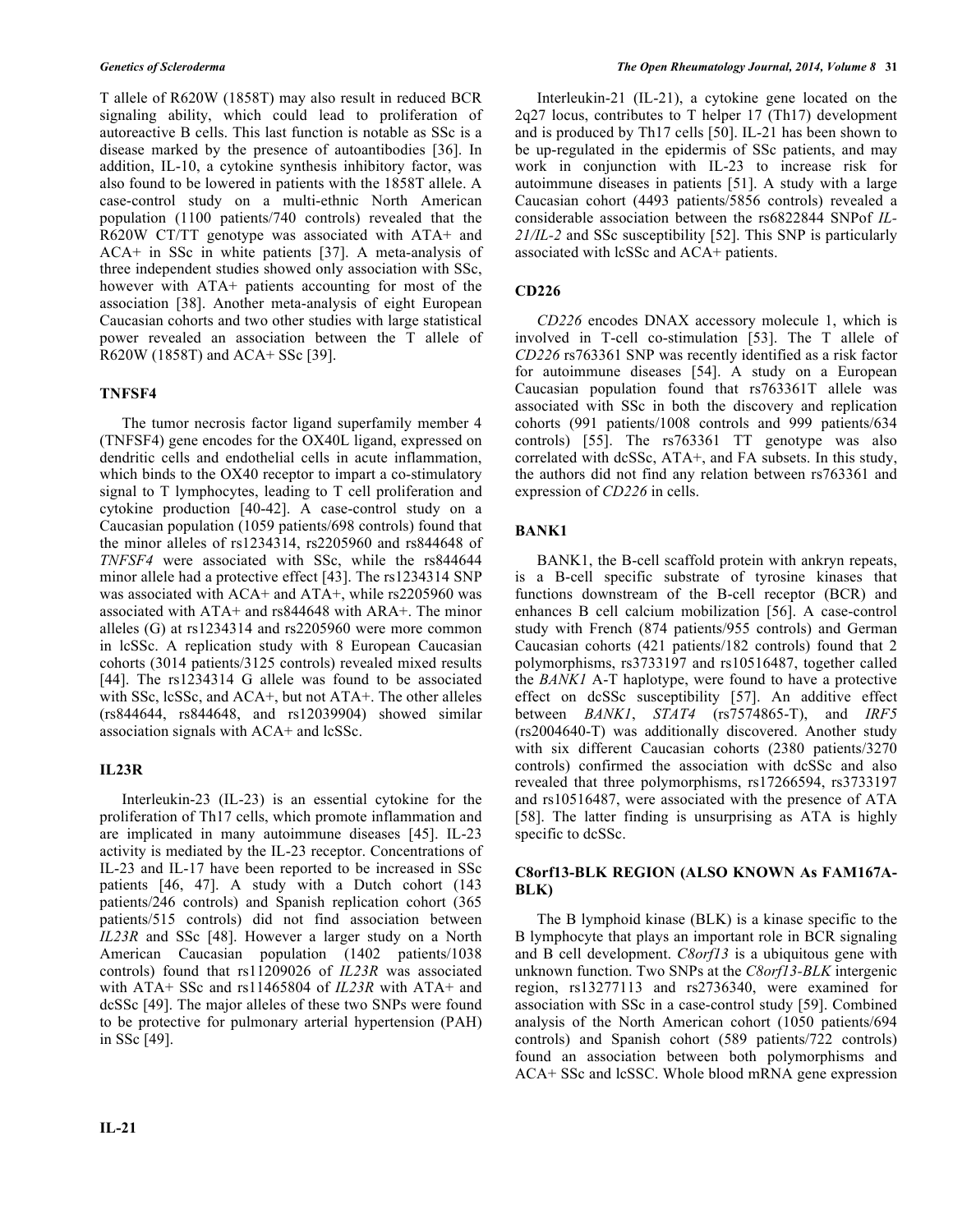profiling followed by pathway analysis suggested that *C8orf13-BLK* region was associated with the dysregulation of BCR and NF-κB signaling pathways. A case-control study with a small Japanese cohort (309 patients/769 controls) confirmed the association of rs13277113A of *C8orf13-BLK* with SSc [60]. Meta-analysis of the above two studies along with a large French cohort (1031 patients/1014 controls) also found association of rs13277113 with SSc and dcSSc [61]. An additive effect was discovered between *C8orf13-BLK* and *BANK1* in the dcSSc subset. These data suggest that dysregulation of B-cell signaling and development may play an important role in the pathogenesis of SSc.

#### **PLD4**

Phospholipase D4 gene (PLD4) is involved in the phagocytosis of microglia and in the immune system, although its exact functions are not known [62]. In an initial study (415 patients/16,891 controls) and replication study (315 patients/21,054 control) of Japanese subjects, eighteen genes associated with RA were analyzed for any association with SSc [63]. The *PLD4* rs2841277 was found to be significantly associated with SSc in Japanese patients [63].

#### **TLR-2**

Toll-like Receptors (TLR) are fundamental members of the immune system response because they provide a firstline pathogen recognition system. TLRs are present in macrophage and dendritic cells, and they identify microbial antigens as part of the innate immune response [64]. In a study consisting of a discovery cohort and a replication cohort (452 patients/537 controls and 1,170 patients/925 controls) from European populations, fourteen polymorphisms of TLR genes were analyzed for their role in SSc susceptibility [65]. A rare polymorphism called Pro63His in *TLR-2* was found to be associated with ATA+, dcSSC, and the development of PAH in SSc patients [65]. Of notes, when the TLR-2 was stimulated, increased quantities of inflammatory mediators (such as interleukin-6) were produced by the Pro63His variant [65].

## **NLRP1**

The NLR family pyrin domain containing 1 (NLRP1) gene functions in the innate immune system alongside inflammasomes, which influence pro-interleukin-1β production in SSc patients [66, 67]. This cytoplasmic protein is implicated in the development of inflammatory cytokines IL-1β, IL-33 and IL-18, and genetic variants were associated with autoimmune diseases, such as vitiligo, Addison's disease and type 1 diabetes [68, 69] A study with a discovery set and replication set (870 patients/962 controls and 1059 patients/625 controls) conducted with individuals of European Caucasian origin, revealed an association between the *NLRP1* rs8182352 variant, and ATA+ and SSc-related fibrosing alveolitis (FA) [70].

#### **CANDIDATE GENE STUDIES – INFLAMMATORY GENES**

# **IRF5**

IRF5 stands for interferon regulatory factor 5. It is a crucial regulator of type I interferon signaling. IFN is a mediator of innate immunity, responding to infections by stimulating natural killer cells, cytotoxic T cells, monocyte maturation, plasma cell maturation, and more [71]. A recent study found an IFN signature similar to that of SLE in the peripheral blood cells of SSc patients [72]. A case-control study with a French Caucasian population (881 patients/760 controls) found an association between the *IRF5* intron 1 rs2004640 T allele and SSc, especially the dcSSc [73]. A strong association between *IRF5* and FA was additionally discovered. A Japanese study (281 patients/477 controls) confirmed the rs2004640 association, and found that rs10954213 and rs2280714 also associated with SSc, especially in the ATA+ and dcSSc subsets. The strongest association was found with rs2280714, which was correlated with overexpression of IRF5 mRNA [74]. Investigation of phenotype-haplotype correlations of *IRF5* with the SNPs rs3757385, rs2004640, and rs10954213 found the "R" haplotype (C-T-A) was found to be associated with dcSSc, and the "P" haplotype (A-G-G) with both dcSSc and FA [75]. Association of *IRF5* with SSc was also confirmed in the GWAS of SSc [11, 12].

## **TNFAIP3**

Tumor necrosis factor-α–induced protein 3 (*TNFAIP3*) encodes A20, an ubiquitin-modifying enzyme that inhibits NF-κB activity and is a key regulator of inflammatory signaling pathways [76]. A study with a large French Caucasian cohort (1018 patients/1012 controls) revealed an association between the rs5029939G allele of *TNFAIP3* and SSc susceptibility [77]. The study also found the SNP to be associated with the dcSSc, ATA+, FA, and PAH subsets. An independent French study with a discovery set (985 SSc patients and 1,011 controls), and replication analysis (622 SSc patients and 493 controls) indicated that rs117480515 of *TNFAIP3* to be associated solely with the SSc polyautoimmune subset [78]. A study of a Japanese cohort indicated an association of rs6932056 of *TNFAIP3* with SSc [79].

# **IRAK1**

IRAK1 represents the IL-1 receptor–associated kinase 1 that regulates NF-κB through Toll-like receptor activation and T cell receptor signaling, making it a crucial factor in the body's immune system response to infection [80]. A study with a discovery cohort (849 patients/625 controls), and two replication cohorts on the Italian Caucasian (493 patients/509 controls) and German Caucasian (466 patients/1,083 controls) populations revealed that the rs1059702 TT genotype of *IRAK1* was associated with

dcSSc, ATA+ and SSc-related fibrosing alveolitis [81]. Another study consisting of five different Caucasian cohorts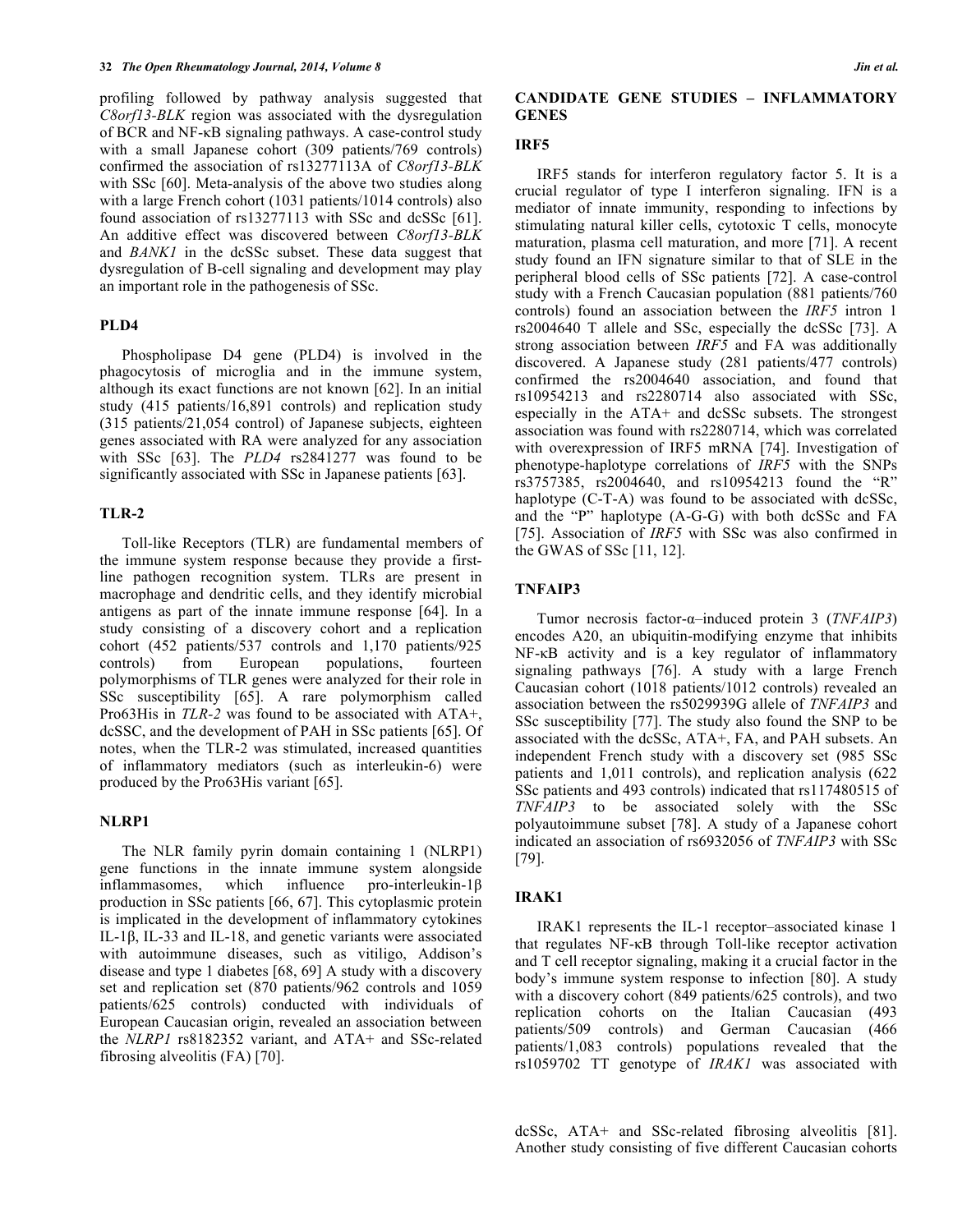(3065 patients/2630 controls) showed that the association between *IRAK1* rs1059702 and dcSSc was explained by a nearby SNP rs17435 of the *MECP2*. However, *IRAK1*  rs1059702 was consistently associated with presence of pulmonary fibrosis (PF) [82].

# **FAS**

The FAS (Apo-1/CD95) antigen, part of the tumor necrosis factor family, is a cell-surface receptor molecule implicated in the apoptosis of a wide variety of cells, including immune cells [83, 84]. T lymphocytes isolated from patients with SSc were shown to exhibit a lower apoptotic rate than controls [85]. Dysregulation of FASmediated apoptosis might contribute to the pathogenesis of SSc through the suppression of autoreactive immune cell apoptosis [86]. A small study utilizing an Italian cohort (350 patients/232 controls) found that the *FAS*-670G>A polymorphism was associated with susceptibility to both lcSSc and dcSSc, and also discovered increased levels of serum FAS (sFAS) in patients with *FAS*-670AA genotype [87]. Functionally, sFAS antagonizes FAS-mediated apoptosis by down-regulating the number of surface FAS receptors and binding to the FAS ligand. However, a metaanalysis of 9 distinct ethnic cohorts (2900 patients/3186 controls) found an association of *FAS*-670GG genotype with lcSSc [88]. The apparent contradiction between these two conclusions should be researched in further studies.

## **MIF**

The macrophage migration inhibitory factor (MIF) is a cytokine that impedes p53-dependent, activation-induced apoptosis, which has been implicated in sustained proinflammatory and immunoregulatory pathways. MIF has anti-apoptotic actions on fibroblasts and its deficiency results in lower amounts of IL-6, IL-2, tumor necrosis factor  $\alpha$ (TNFα), and interleukin-1β (IL-1β) in the body [89]. Higher levels of MIF expression have been reported in patients with SSc [90]. In a study on *MIF* (486 patients/254 controls), the pro-inflammatory haplotype represented by 7 CATT repeats (C7), was found to be lower in lcSSc patients [89]. An additional, larger study (3800 patients/4282 controls) on the *MIF*-173\*C allele in the European population supported previous findings; higher frequencies of the *MIF*-173 SNP were observed in dcSSc patients when compared to the controls and lcSSc patients [90].

#### **HGF**

Hepatocyte growth factor (HGF) has an antifibrotic effect and counteracts many of the profibrotic actions of TGF-β [91]. However, HGF was found in higher levels in SSc patients suggesting that increased HGF levels alone are not sufficient to inhibit tissue fibrosis [92]. A small study on the Japanese population (314 patients/103 controls) revealed that the *HGF*−1652 SNP was associated with end-stage lung disease in SSc patients [93]. This SNP may also regulate transcriptional efficiency in the *HGP* promoter region, influencing the severity of interstitial lung disease (ILD) in SSc patients [93].

# **OPN**

Osteopontin (OPN) is a matricellular protein with profibrotic properties. It enhances the proinflammatory Th1 cell response and also presents profibrotic properties [94-97], which is believed to be important in SSc pathogenesis. In a study of Italian population (357 patients/864 controls), two *OPN* SNPs at the +1239A/C in the 3′UTR region and −156G/GG in the 5′ region were associated with SSc [98]. A further study suggested the role of *OPN* as a mediator in dermal fibrosis and in pro-inflammatory responses [99]. In SSc patients, reported OPN levels were higher than normal and correlated with the ACA+, ATA+ and ARA+ subsets of SSc [99].

#### **CXCL8**

CXCL8 (also known as IL-8) is a member of the CXC chemokine family with proinflammatory and immunoregulatory function [100, 101]. A study on the Brazilian population (151 patients/147 controls) revealed that *CXCL8* (-251) A, in association with the *CXCR2* (+1208) CC genotype, conferred an increased risk for SSc, whereas *CXCL8* (-251) A in the presence of the TT and TC genotypes of *CXCR2* (+1208) had a protective roles in SSc [102].

### **CCR6**

CCR6 (CC chemokine receptor 6) is the selective receptor for chemokine CCL20 [103]. In an animal model of rheumatoid arthritis, IL17-produing Th17 cells predominantly express CCR6 and produce its ligand, CCL20 [104]. A recent study genotyped twelve tag SNPs of *CCR6* in 2411 SSc patients and 7084 healthy controls from 3 European populations (France, Italy, and Germay) [105]. The analyses revealed an association between SNP rs10946216 and SSc susceptibility [105]. Moreover, the data showed that rs3093023 A allele and rs10946216 T allele were in high linkage disequilibrium, and demonstrated that these two SNPs were associated with ATA positive SSc patients [105].

#### **CTGF**

Connective tissue growth factor (CTGF), a gene linked to fibrosis through proliferation of fibroblasts and production of extracellular matrix, was found to have increased expression in the serum of patients with SSc [106]. An association between the -945G allele in the promoter region of *CTGF* and SSc was reported in a UK cohort (500 patients/500 controls), and the result was confirmed by a Japanese replication study (395 SSc patients/269 controls) [107, 108]. However, both of these studies had relatively small sample sizes in the cohorts. A large multicenter study comprised seven independent case-control sets of European ancestry including Spanish, French, Dutch, German, British, Swedish and North American (a total of 1180 patients/1784 controls) found no associations between -945G and any form of SSc [109]. A report with a North American cohort (1311 patients/1004 controls) also failed to show association of the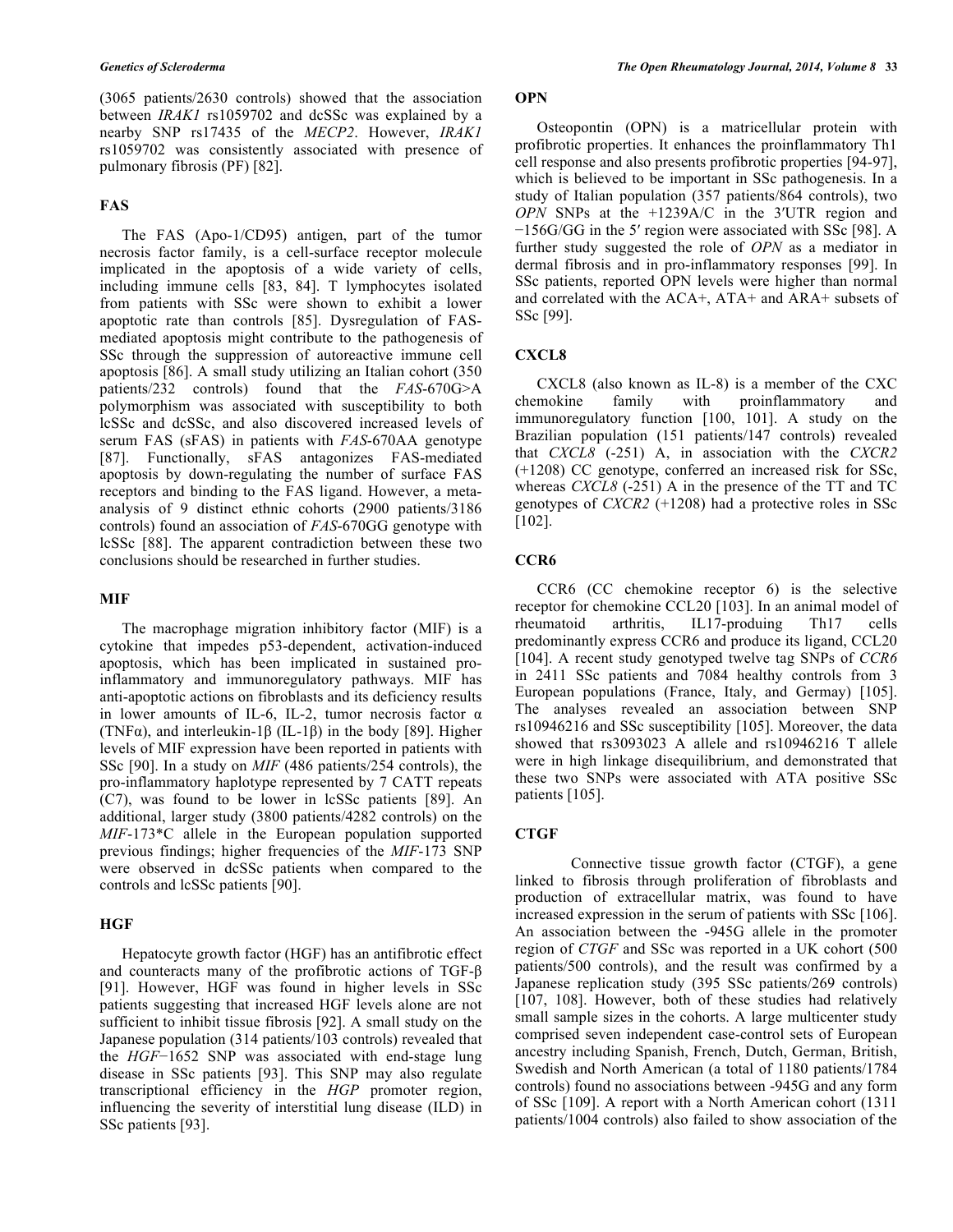same SNPs with SSc [110]. Meta-analysis might help solve this apparent contradiction. Recently, another SNP, rs9399005, which may alter the CTGF mRNA transcript, was associated with SSc in a study with a small French cohort (241 patients/269 controls) [111].

# **ITGAM**

*ITGAM* has been recently identified as an autoimmune disease risk gene, and it encodes the  $\alpha$  subunit of the  $\alpha M\beta$ 2integrin [112]. It is expressed on the surface of leukocytes, and regulates adhesion of neutrophils and monocytes, cell activation, which is important for innate immunity [113]. A study on seven independent European cohorts found an association between the *ITGAM* rs1143679 \*A and SSc [114]. Trends between the rs1143679 allele and lcSSc and ATA+ patients have also been observed [114]. Furthermore, a meta-analysis (4337 patients/5326 controls) of the rs1143679 SNP revealed a significant association between *ITGAM* and SSc [115]. A study consisting of French (1031 patients/1014 controls) and American (1038 patients/691 controls) cohorts analyzed the *ITGAM* rs9937837 polymorphism and found no association with SSc [116].

## **CAV1**

Caveolin-1 (CAV1) is an integral membrane protein. It can regulate CTGF gene expression, and function in intracellular signaling cascade that is associated with fibrosis in SSc [117, 118]. CAV1 up-regulates insulin receptor signaling and low levels of this protein have been linked to overexpression of profibrotic markers, such as collagen [119, 120]. A study assessed 23 SNPs in the French population (564 patients/1776 controls), and the three most prominent *CAV1* SNPs (rs926198, rs959173, rs9920), were then genotyped in an Italian population (791 patients/843 controls) [119]. The *CAV1* rs959173 C minor allele was found to be protective against SSc (especially lcSSc) [119].

# **CANDIDATE GENE STUDIES – TRANSCRIPTION REGULATION**

#### **MECP2**

*MECP2* encodes for methyl-CpG-binding protein 2, a chromatin-associated protein that can both activate and repress transcription [121, 122]. It participates in epigenetic control of neuronal function [121, 122], and its mutations were implicated in Rett syndrome and autism [122]. A study consisting of five different Caucasian cohorts (3065 patients/2630 controls) showed that the *MECP2* rs17435 was associated with dcSSc [82].

# **GENOME-WIDE ASSOCIATION STUDIES IDENTI-FIED IRF8, GRB10, SOX5, NOTCH4, TNIP1, PSOR-S1C1 AND RHOB**

Unlike traditional candidate gene studies, GWAS can scan the entire genome for SNPs associated with a chosen disease. In 2010, a robust GWAS on SSc scanned over 300,000 SNPs for association with SSc [11]. The association of *CD247* with SSc was confirmed in the studies. Subsequent re-analysis of the data of this GWAS for association to specific SSc subtypes discovered three new non-HLA loci [123]. The rs11642873 of *IRF8* and the rs12540874 of *GRB10* were both associated with lcSSc, while the rs11047102 of *SOX5* was associated with ACA. *IRF8* stands for interferon regulatory factor 8 that is a part of the IRF family and may contribute to the cross-talk between IFN-γ and Toll-like receptor (TLR) signaling [124]. *GRB10* encodes growth factor receptor-bound protein 10 that is an adaptor protein known to interact with several tyrosine kinase receptors [125]. It has been particularly implicated in insulin signaling through the insulin receptor [126] and insulin like growth factor I (IGF I) receptor [127]. *SOX5* stands for sex determining region Y-box 5, a member of SOX family. As a transcription factor, it is involved in the regulation of embryonic development and in the determination of the cell fate. It plays an essential role in chondrocyte differentiation through activation of COL2A1, leading to formation of cartilage [128].

In addition to non-HLA region genes, a gene in the HLA region, *NOTCH4* (neurogenic locus notch homolog 4), was also found to be associated with both ACA and ATA [123]. *NOTCH4* encodes a receptor protein that is involved in multiple cell processes, such as cell differentiation, proliferation and apoptosis [129, 130].

The latest GWAS was conducted in 2011 with 564 patients and 1776 controls and scanned almost 500,000 SNPs [12]. Three novel loci were discovered. TNFAIP3 interacting protein 1 (*TNIP*1) with SNP rs3792783 was strongly associated with SSc. TNIP1interacts with TNFAIP3 to negatively regulate NF-κB activity [131, 132]. Interestingly, analysis of SSc patient dermal fibroblasts showed reduced expression of TNIP1, and adding recombinant TNIP1 to skin cells lowered collagen synthesis levels [12]. These results suggest that NF-κB may play an important role in fibrosis and SSc pathogenesis. Psoriasis susceptibility 1 candidate gene 1 (*PSORS1C1*) is a gene contributing to psoriasis, and is located in the HLA-DQB1 region [133, 134]. SNP rs3130573 of *PSORS1C1* was associated with SSc [12]. A weaker association was also found between the SNPs (rs342070 and rs13021401) of the ras homolog gene family member B (*RHOB*) and SSc [12]. The RHOB gene regulates cell morphogenesis and motility [135, 136].

# **IMMUNOCHIP STUDIES IDENTIFIED DNASE1L3, SCHIP1-IL12A AND ATG5**

In addition to GWAS, immunochip is a custom SNP genotyping array that provides high-density mapping of autoimmune disease (AID)-associated loci for large cohorts at reduced costs [137]. In an immunochip study of SSc, three novel non-HLA loci were found to be associated with SSc in the European and North American discovery and replication cohorts. They are missense SNP (rs35677470) in *DNASE1L3*, a SNP (rs77583790) in the intergenic region between *SCHIP1* and *IL12A*, and a SNP (rs9373839) intronic to *ATG5* [137].

*DNASE1L3* encodes for deoxyribonuclease I-like 3, a member of human DNase I family and functions as an endonuclease capable of cleaving both single- and doublestranded DNA [138, 139]. The nonsynonymous rs35677470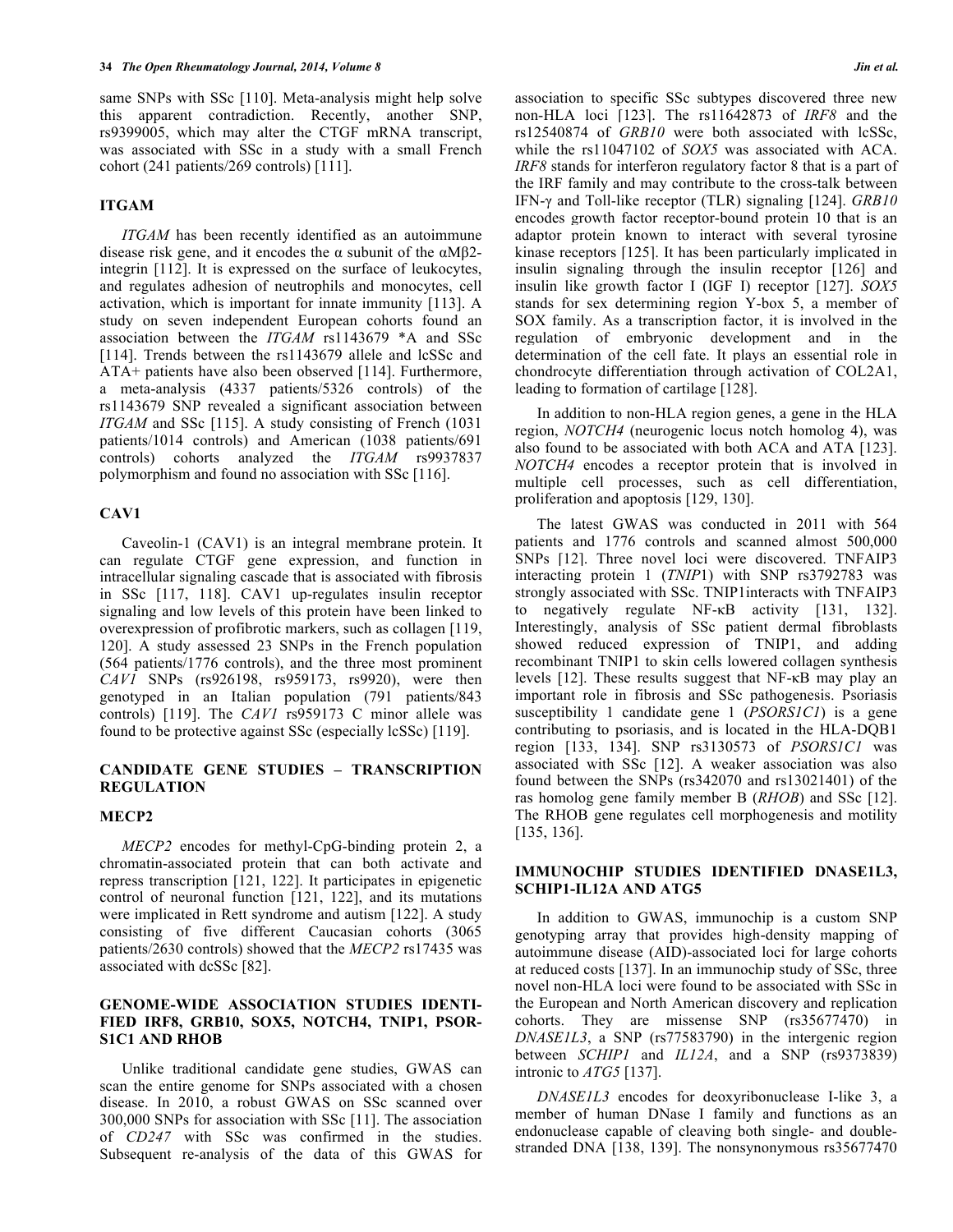SNP in *DNASE1L3* produces a protein that lacks DNase activity [138]. DNASE1L3 has also been demonstrated to be involved in DNA fragmentation and apoptosis [140]. Studies have suggested that microvascular injury, a feature of SSc, may be a result of endothelial cell apoptosis mediated by antibody-dependent cell-mediated cytotoxicity [86, 141]. Moreover, there has been implication that the production of autoantibodies could be a consequence of unrepaired DNA breakages [142]. In the immunochip analysis, *DNASE1L3* (SNP rs35677470) was significantly associated with ACA positive SSC [137].

*SCHIP1-IL12A* stands for Schwannomin-interacting protein 1/Interleukin 12A. *SCHIP1-IL12A* locus is an intergenic region that contains a genetic variant that has been associated with celiac disease [143, 144]. The function of SCHIP1 is unknown. *IL12A* encodes interleukin 12 (IL12), which is involved in the proliferation and differentiation of activated T and natural killer cells as well as induces IFN-γ production and Th1 polarization of T-cells [145]. An increased IL12 level was observed in SSc [145]. The immunochip analysis revealed that *SCHIP1-IL12A* (SNP rs77583790) has a significant association with lcSSc [137].

*ATG5* (autophagy-related gene 5) encodes for ATG5 protein that forms a complex with ATG12, and this conjugation system is required for autophagosomal elongation [146]. Autophagy proteins, including ATG5, are involved in both innate and adaptive immunity [147, 148]. They function in degradation of microorganisms, antigen presentation, and regulating immune signaling [147, 148]. They have also been implicated in the pathogenesis of autoinflammatory diseases, such as Crohn's disease, as well as autoimmune diseases including systemic lupus erythematosus, rheumatoid arthritis, multiple sclerosis, and diabetes mellitus [147-149]. The immunochip data showed that *ATG5* (SNP rs9373839) was associated with SSc [137].

The association of *DNASE1L3*, *SCHIP1-IL12A*, and *ATG5* with SSc provides evidence that defects in DNA fragmentation in apoptosis, the role of the IL12 pathway, and autophagy possibly play important roles in the pathogenesis of SSc [137]. With these findings, this immunochip analysis contributes to the growing knowledge of the underlying pathogenic mechanism of SSc.

# **META-ANALYSIS IDENTIFIED IL2RA, IL6, JAZF1, CSK, PSD3 NFKB1, PXK AND KIAA0319L**

Meta-analysis is a statistical tool for combining results from multiple studies. It becomes popular as a method for resolving discrepancies in genetic association studies and improving statistic power [150]. A meta-analysis study with Caucasian European cohorts (3023 patients/2735 controls) revealed an association between Interleukin 2 receptor α (*IL2RA*) and SSc [151]. In particular, the rs2104286 of *IL2RA* was associated with ACA+ lcSSc patients [151].

*IL2RA* has also been associated with several autoimmune diseases, primarily because of its importance as is a regulatory T-cell marker. IL2RA is involved in various pathways that help control the differentiation of effector cells, T-cell proliferation, and immune tolerance [152].

Another meta-analysis on the mixed European populations (2749 patients/3189 controls) found a risk effect of rs2069840\*G allele of interleukin-6 (*IL6*) to lcSSc and a trend of association between the *IL6* rs1800795\*G allele and dcSSc with a protective effect [153]. Furthermore, the rs2069827-rs1800795-rs2069840 allelic combination of *IL6* demonstrated an association with SSc overall [153]. IL6 is a pleiotropic cytokine that is released in lymphocytes, monocytes, and fibroblasts as part of the pro-inflammatory response to stimuli [154]. It is involved with numerous innate and adaptive immune system responses. In the studies of SSc, IL6 stimulates the production of collagen by dermal fibroblasts [155-157].

A larger meta-analysis study (5270 patients/8326 controls) on people with European ancestry revealed that the *CSK* rs1378942 was associated with SSc susceptibility [158]. CSK stands for c-src tyrosine kinase that causes the inactivation of the src kinases through the phosphorylation of tyrosine at the C-terminus [159, 160]. Overexpression of CSK was reported to induce fibrosis [161], making *CSK* another potential risk factor to SSc. In addition to *CSK*, *PSD1* and *NFKB1* also were found in association with SSc in this meta-analysis [158]. The former encodes a protein with a Sec7 domain and a pleckstrin domain, although its exact function is unknown. The rs10096702 SNP of *PSD1* was associated with SSc in various European populations [158]. The latter stands for the nuclear factor of kappa light polypeptide gene enhancer in B-cell 1 that encodes a 105kDa protein responsible for the regulation of various immune system functions, such as the inflammatory response [162, 163]. The rs1598859 of *NFKB1* was marginally associated with SSc [158]. However, a more recent study with smaller sample size (151 patients/147 controls) found no statistically significant associations between *NFKB1* polymorphisms and SSc [164]. More research must be conducted on this gene to reach a valid conclusion about its association with SSc.

Recently, a pan-meta-analysis study based on two GWASs and various replication cohorts (6835 patients/14,274 controls) from Europe and the USA was performed [165]. This GWAS based meta-analysis found genetic association of *PXK* (SNP rs2176082), *JAZF1* (SNP rs1635852) and KIAA0319L (SNP rs2275247) with SSc [165]. The *PXK* stands for PX domain containing serine/threonine kinase. This gene encodes a kinase binds and modulates both Na,K-ATPase enzymatic and ion pump activities [166]. The polymorphisms of *PXK* were associated with autoantibody production in SLE [165]. Juxtaposed with another zinc finger gene 1 (*JAZF*1) encodes a nuclear protein, and functions as a transcriptional repressor [167]. It is associated with skeletal frame height and size, which relates to collagen deposits and bone morphogenesis in the body [167]. *KIAA0319L*, a gene on chromosome 1p34 with unclear function is highly expressed in immune cells, such as natural killer cells and macrophages, which suggest its potential role to autoimmunity [168].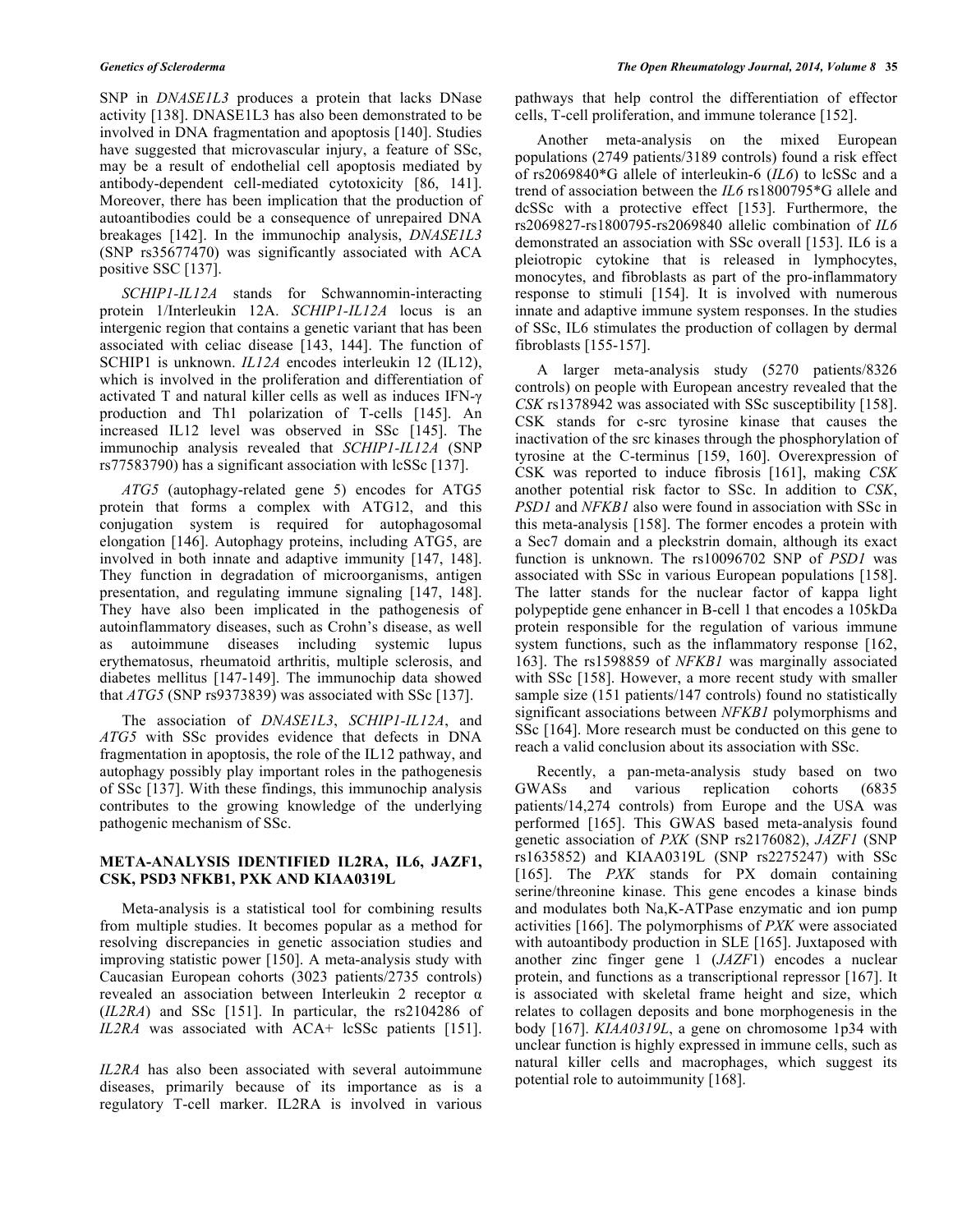| Gene              | Replication                         | <b>Largest Size (SSc/Control)</b> | Reference         |
|-------------------|-------------------------------------|-----------------------------------|-------------------|
|                   |                                     |                                   |                   |
| <b>HLA</b>        | yes                                 | 1300/1000 for HLA alleles         | $[8-23, 11, 12]]$ |
| STAT4             | yes                                 | 2753/4569                         | $[11, 12, 25-27]$ |
| CD247             | yes                                 | 2753/4569                         | [11, 33]          |
| TBX21             | replicated in a single study        | 880/507                           | $[27]$            |
| PTPN22            | inconsistent in subtype association | 1100/740                          | $[37-39]$         |
| TNFSF4            | yes                                 | 3014/3125                         | [43, 44]          |
| IL23R             | inconsistent reports                | 1402/1038                         | [48, 49]          |
| IL2RA             | no                                  | 3023/2735                         | $[151]$           |
| $IL-21$           | no                                  | 4493/5856                         | $[52]$            |
| SCHIP1IL12A       | replicated in a single study        | 4017/5935                         | [137]             |
| CD226             | replicated in a single study        | 991/1008                          | $[55]$            |
| <b>BANK1</b>      | yes                                 | 2380/3270                         | [57, 58]          |
| C8orf13-BLK       | yes                                 | 1031/1014                         | $[59-61]$         |
| PLD4              | no                                  | 315/21054                         | [63]              |
| TLR-2             | replicated in a single study        | 1170/925                          | $[65]$            |
| NLRP1             | replicated in a single study        | 1059/625                          | $[70]$            |
| ATG5              | replicated in a single study        | 4017/5935                         | [137]             |
|                   |                                     |                                   |                   |
| IRF5              | yes                                 | 2753/4569                         | $[11, 12, 73-75]$ |
| IRF8              | replicated in a single study        | 3175/4971                         | $[123]$           |
| TNFAIP3           | yes                                 | 1018/1012                         | $[77-79]$         |
| IRAK1             | inconsistent reports                | 3065/2630                         | [81, 82]          |
| NFKB1             | no                                  | 5270/8326                         | $[158]$           |
| TNIP1             | replicated in a single study        | 564/1776                          | $[12]$            |
| FAS               | inconsistent genotypes              | 2900/3186                         | [87, 88]          |
| <b>MIF</b>        | yes                                 | 3800/4282                         | [89, 90]          |
| <b>HGF</b>        | no                                  | 314/103                           | $[93]$            |
| <b>OPN</b>        | no                                  | 357/864                           | $[98]$            |
| $IL-6$            | no                                  | 2749/3189                         | [153]             |
| CXCL <sub>8</sub> | no                                  | 151/147                           | $[102]$           |
| CCR6              | no                                  | 2411/7084                         | $[105]$           |
| <b>CTGF</b>       | inconsistent reports                | 500/500                           | $[107 - 111]$     |
| <b>ITGAM</b>      | inconsistent reports                | 4337/5326                         | $[114 - 116]$     |
| CAV1              | replicated in a single study        | 791/843                           | [119]             |
| MECP2             | replicated in a single study        | 3065/2630                         | $[82]$            |
| SOX5              | replicated in a single study        | 3175/4971                         | $[123]$           |
| JAZF1             | no                                  | 6835/14274                        | $[165]$           |
| DNASEIL3          | replicated in a single study        | 4017/5935                         | $[137]$           |
| XRCC1             | no                                  | 177 case only                     | $[172]$           |
| XRCC4             | no                                  | 177 case only                     | $[172]$           |
| <b>PXK</b>        | $\rm{no}$                           | 6835/14274                        | [165]             |
| CSK               | no                                  | 5270/8326                         | $[158]$           |
| GRB10             |                                     | 3175/4971                         | $[123]$           |
| NOTCH4            | replicated in a single study        | 3175/4971                         | $[123]$           |
| <b>RHOB</b>       | replicated in a single study        | 564/1776                          | $[12]$            |
| KIAA0319L         | no                                  | 6835/14274                        | $[165]$           |
| PSD3              | no                                  | 5270/8326                         | $[158]$           |
| PSOR1C1           | replicated in a single study        | 564/1776                          | $[12]$            |
|                   |                                     | replicated in a single study      |                   |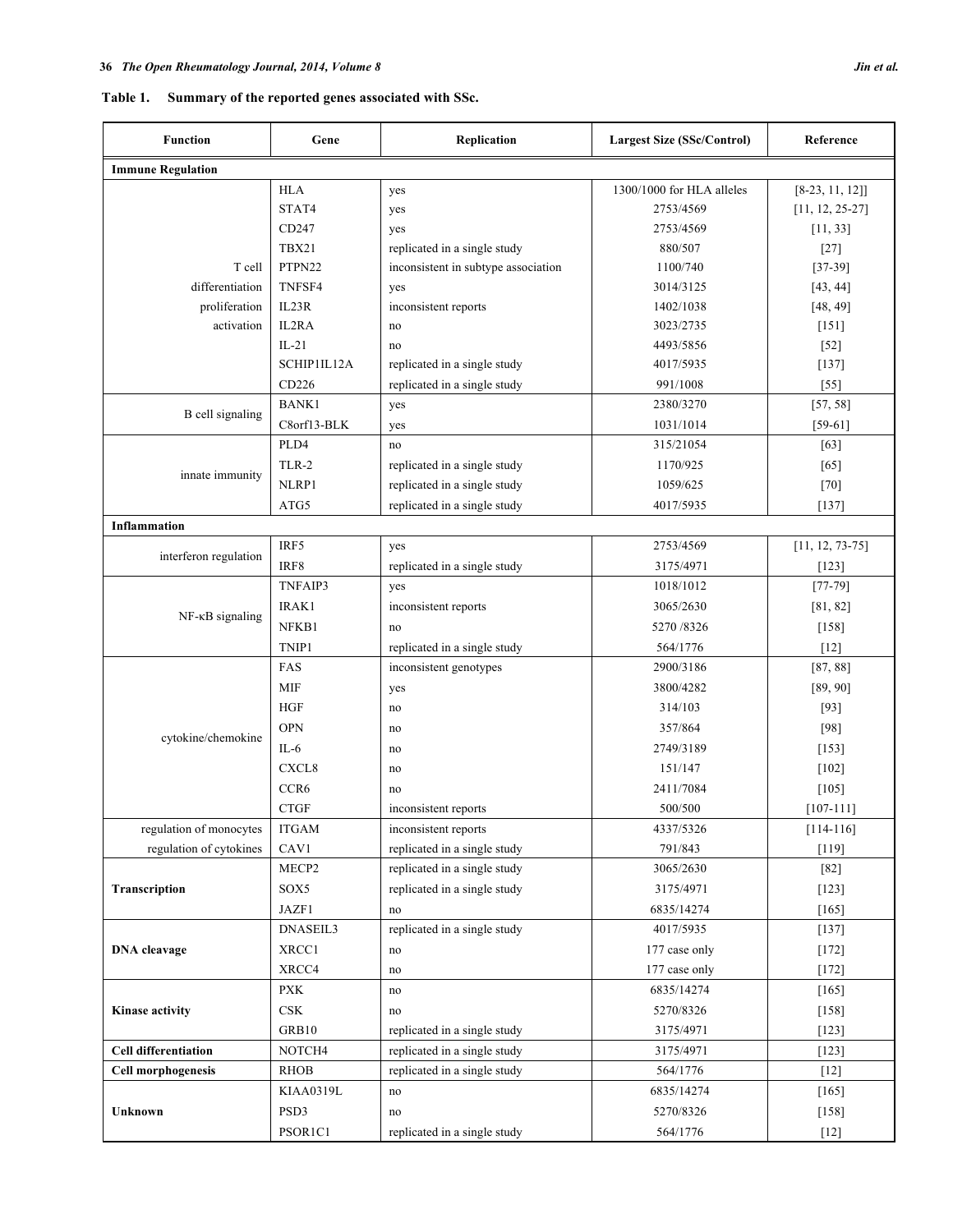# **FUNCTIONAL ALLELIC STUDIES ON XRCC1 AND XRCC4**

*XRCC1* and *XRCC4* are two DNA repair genes that encode protein that forms a complex with other enzymes involved in repairing DNA double strand breaks [169-171]. Patients with SSc were reported to have an increased frequency of unstablized DNA breaks and spontaneous chromosomal damage [172-175]. Moreover, this increased DNA damages were found in even higher rate in patients with anti-centromere antibodies (ACA) [174]. In a study that evaluated DNA damage and polymorphic sites in these two genes in patients with SSc, patients with the *XRCC1* Arg399Gln allele showed increased frequency of ANA and ACA compared to patients with the *XRCC1* Arg399Arg allele [172]. Patients with the *XRCC4* Il3401Thr allele exhibited increased DNA damage compared with those with the Ile401Ile allele [172]. Interestingly, in a group of healthy subjects, *XRCC1* Arg399Gln and *XRCC4* Ile401Thr alleles are associated with a higher degree of DNA damage than the *XRCC1* Arg399Arg and *XRCC4* Ile401Ile alleles [172].

#### **CONCLUSION**

The set of genetic factors for SSc grows increasingly larger and more complex. Based on current susceptibility genes, several biological processes that seem important in SSc pathogenesis are immune regulation, inflammation, transcription, kinase activity, DNA cleavage and repair, which is summarized in Table **1**.

In the category of immune regulation, HLA genes are the major ones that are critical to initiate immune response. *STAT4*, *TBX21*, *PTPN22*, *TNFSF4*, *IL23R*, *IL2RA*, *IL21*, *IL12A*, *CD247* and *CD226* are involved in T cell differentiation, proliferation and/or activation. *BANK1* and *C8orf13-BLK* are involved in B cell signaling. *PLD4*, *TLR-2*, *NLRP1* and *ATG5* play important roles in innate immunity.

In the category of inflammation, *IRF5* and *IRF8* are regulators for interferon type I and II, respectively. *TNFAIP3*, *IRAK1*, *NFKB1* and *TNIP1* are involved in NF-κB activation and signaling. *FAS*, *MIF*, *HGF*, *OPN*, *IL-6*, *CXCL8*, *CCR6*, and *CTGF* are cytokines or chemokines that may be associated with tissue fibrosis in SSc. *CAV1* may control CTGF signaling. *ITGAM* regulates adhesion of neutrophils and monocytes.

While the genes functioning in immunity and inflammation appeared to be two major categories to SSc susceptibility, the genes involved in transcription regulation including *MECP2*, *SOX5* and *JAZF*, different kinase activities including *PXK*, *CSK* and *GRB10*, and DNA cleavage or repair including *DNASEIL3*, *XRCC1* and *XRCC4*, as well as *NOTCH4* and *RHOB* that control cell fate and morphogenesis, respectively, are also important to SSc. Together, a variety of SSc associated genes discussed herein indicate a heterogeneous nature of SSc genetics.

A sign of the heterogeneity of SSc genetics also lies in the pattern that has emerged in which some susceptibility genes were typically associated with the dcSSc and ATA+ subsets (i.e. *IRF5*, *BANK1*) or the lcSSc and ACA+ subsets

(i.e. *STAT4*). While not all genes fall neatly into one category or the other, it might be useful to in future studies to view the pathogenesis of these two types of SSc as related but distinct. The highly auto-antibody specific HLA associations support this idea. Association of genes with subphenotypes is additionally helpful because they may allow physicians to predict the onset of pulmonary arterial hypertension, fibrosing alveolitis, and scleroderma renal crisis, and thus start treatment earlier.

Much research remains to be done on the genetics of SSc. Many newly identified SSc associated genes, such as *IRF8*, *SOX5*, *TNIP1*, *CSK*, *PSD3*, and *NFKB1* should be investigated further in replication studies to firmly establish their role in SSc genetics. Meanwhile, genes that have been verified by many studies, such as *STAT4* and *IRF5*, should be explored for their functional link to SSc.

#### **ABBREVIATIONS**

| $_{\rm SSC}$ |     | = Systemic sclerosis                                    |
|--------------|-----|---------------------------------------------------------|
| lcSSc        | $=$ | Limited cutaneous SSc                                   |
| dcSSc        | $=$ | Diffuse cutaneous SSc                                   |
| ATA          | $=$ | Anti-topoisomerase I autoantibodies                     |
| <b>ACA</b>   | $=$ | Anti-centromere autoantibodies                          |
| ARA          | $=$ | Anti-RNA polymerases autoantibodies                     |
| <b>GWAS</b>  | $=$ | Genome-wide association studies                         |
| <b>HLA</b>   | =   | Human leukocyte antigen                                 |
| STAT4        | $=$ | Signal transducer and activators of<br>transcription-4  |
| CD247        |     | = T-cell surface glycoprotein CD3 zeta<br>chain         |
| TBX21        | $=$ | $T-box 21$                                              |
| PTPN22       |     | $=$ Protein tyrosine phosphatase<br>nonreceptor type 22 |
| TNFSF4       | $=$ | Tumor necrosis factor ligand<br>superfamily member 4    |
| IL23R        | $=$ | Interleukin-23 receptor                                 |
| $IL-21$      | $=$ | Interleukin-21                                          |
| <b>BANK1</b> | $=$ | B cell scaffold protein with ankyrin<br>repeats 1       |
| BLK          | =   | B lymphoid kinase                                       |
| PLD4         | $=$ | Phospholipase D4 gene                                   |
| TLR          | $=$ | Toll-like Receptors                                     |
| NLRP1        | $=$ | NLR family pyrin domain containing 1                    |
| IRF5         | $=$ | Interferon regulatory factor 5                          |
| TNFAIP3      | $=$ | Tumor necrosis factor- $\alpha$ -induced protein 3      |
| IRAK1        | $=$ | IL-1 receptor-associated kinase 1                       |
| MIF          | $=$ | Macrophage migration inhibitory factor                  |
| HGF          | $=$ | Hepatocyte growth factor ()                             |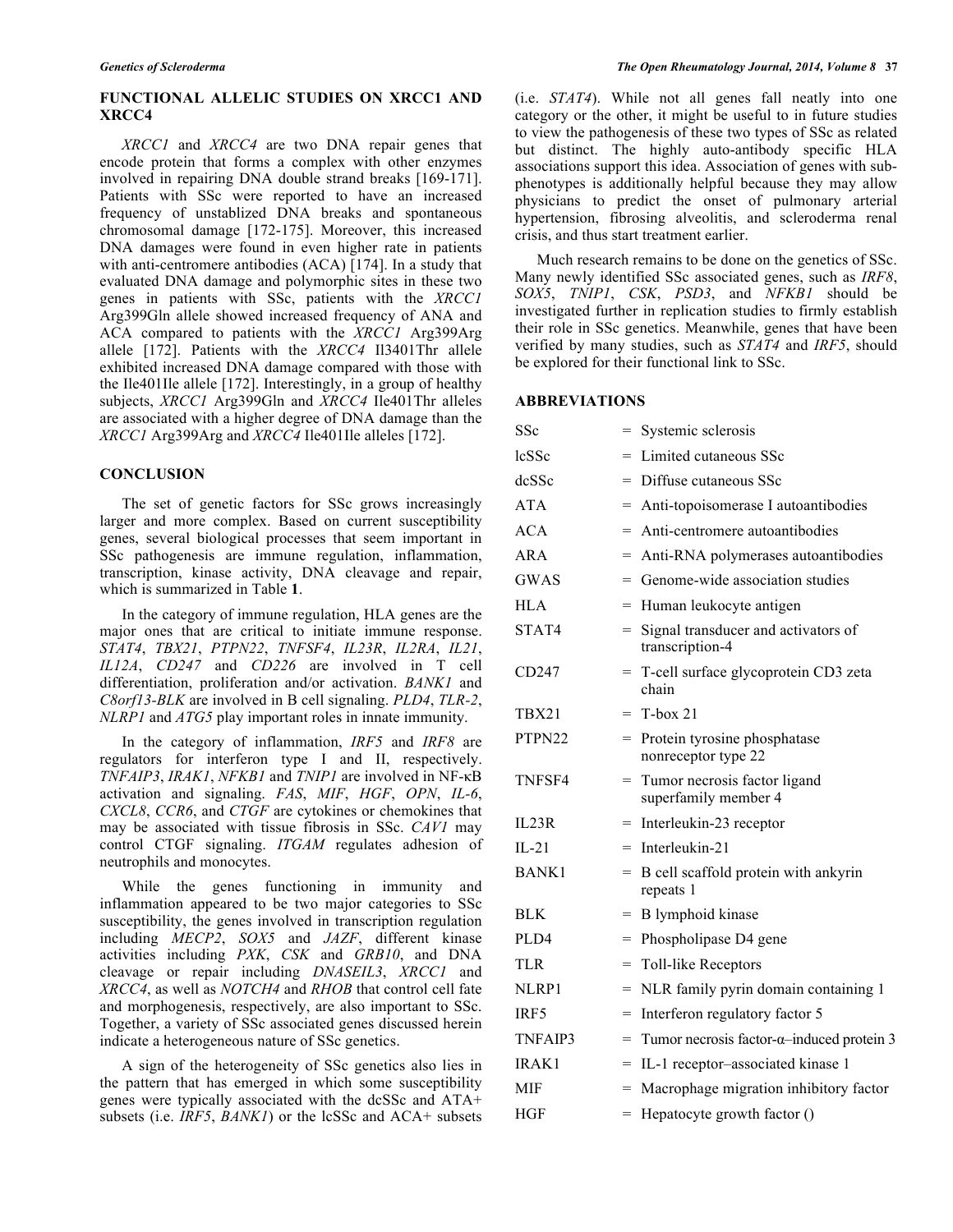| <b>OPN</b>        | $=$ | Osteopontin                                                              |
|-------------------|-----|--------------------------------------------------------------------------|
| CXCL <sub>8</sub> | $=$ | Chemokine CXC motif ligand 8                                             |
| CCR <sub>6</sub>  | $=$ | CC chemokine receptor 6                                                  |
| <b>CTGF</b>       | $=$ | Connective tissue growth factor                                          |
| <b>ITGAM</b>      | $=$ | Integrin alpha-M                                                         |
| CAV <sub>1</sub>  |     | $=$ Caveolin-1                                                           |
| MECP <sub>2</sub> | $=$ | Methyl-CpG-binding protein 2                                             |
| <b>IRF</b>        | $=$ | Interferon regulatory factor                                             |
| GRB <sub>10</sub> | $=$ | Growth factor receptor-bound protein 10                                  |
| SOX5              | $=$ | Sex determining region Y-box 5                                           |
| NOTCH4            | $=$ | Neurogenic locus notch homolog 4                                         |
| TNIP1             | $=$ | TNFAIP3 interacting protein 1                                            |
| PSORS1C1          | $=$ | Psoriasis susceptibility 1 candidate gene 1                              |
| <b>RHOB</b>       | $=$ | Ras homolog gene family member B                                         |
| DNASE1L3          | $=$ | Deoxyribonuclease I-like 3                                               |
| $SCHIP1-II.12A =$ |     | Schwannomin-interacting protein 1/<br>Interleukin 12A.                   |
| ATG5              | $=$ | Autophagy-related gene 5                                                 |
| IL2RA             | $=$ | Interleukin 2 receptor $\alpha$                                          |
| IL6               | $=$ | Interleukin-6                                                            |
| <b>CSK</b>        | $=$ | c-src tyrosine kinase                                                    |
| PSD <sub>1</sub>  | $=$ | Pleckstrin domain 1                                                      |
| NFKB1             |     | = Nuclear factor of kappa light<br>polypeptide gene enhancer in B-cell 1 |
| <b>PXK</b>        | $=$ | PX domain containing serine/threonine<br>kinase                          |
| JAZF1             |     | Juxtaposed with another zinc finger gene 1                               |
| <b>XRCC</b>       |     | $=$ X-ray repair, complementing defective,<br>in Chinese hamster         |

#### **CONFLICT INTEREST**

The authors confirm that this article content has no conflict of interest.

#### **ACKNOWLEDGEMENTS**

This study was supported by the NIH NIAID 1U01AI09090-01.

## **REFERENCES**

- [1] Gabrielli A, Avvedimento EV, Krieg T. Scleroderma. N Engl J Med 2009; 360: 1989-2003.
- [2] LeRoy EC, Black C, Fleischmajer R, *et al*. Scleroderma (systemic sclerosis): classification, subsets and pathogenesis. J Rheumatol  $1988: 15: 202-5$
- [3] Bunn CC, Black CM. Systemic sclerosis: an autoantibody mosaic. Clin Exp Immunol 1999; 117: 207-8.
- [4] Steen VD. Autoantibodies in systemic sclerosis. Semin Arthritis Rheum 2005; 35: 35-42.
- [5] Arnett FC, Cho M, Chatterjee S, Aguilar MB, Reveille JD, Mayes MD. Familial occurrence frequencies and relative risks for

systemic sclerosis (scleroderma) in three United States cohorts. Arthritis Rheum 2001; 44: 1359-62.

- [6] Feghali-Bostwick C, Medsger T, Wright T. Analysis of systemic sclerosis in twins reveals low concordance for disease and high concordance for the presence of antinuclear antibodies. Arthritis Rheum 2003; 48: 1956-63.
- [7] Arnett FC, Howard RF, Tan F, *et al*. Increased prevalence of systemic sclerosis in a Native American tribe in Oklahoma. Association with an Amerindian HLA haplotype. Arthritis Rheum 1996; 39: 1362-70.
- [8] Hughes P, Gelsthorpe K, Doughty RW, Rowell NR, Rosenthal FD, Sneddon IB. The association of HLA-B8 with visceral disease in systemic sclerosis. Clin Exp Immunol 1978; 31: 351-6.
- [9] Kallenberg CG, Van der Voort-Beelen JM, D'Amaro J, The TH. Increased frequency of B8/DR3 in scleroderma and association of the haplotype with impaired cellular immune response. Clin Exp Immunol 1981; 43: 478-85.
- [10] Gladman DD, Keystone EC, Baron M, Lee P, Cane D, Mervert H. Increased frequency of HLA-DR5 in scleroderma. Arthritis Rheum 1981; 24: 854-6.
- [11] Radstake T, Gorlova O, Rueda B, *et al*. Genome-wide association study of systemic sclerosis identifies CD247 as a new susceptibility locus. Nat Genet 2010; 42: 426-9.
- [12] Allanore Y, Saad M, Dieudé P, *et al*. Genome-wide scan identifies TNIP1, PSORS1C1, and RHOB as novel risk loci for systemic sclerosis. PLoS Genet 2011; 7: e1002091.
- [13] Morel P, Chang H, Wilson J, *et al*. Severe systemic sclerosis with anti-topoisomerase I antibodies is associated with an HLA-DRw11 allele. Hum Immunol 1994; 40: 101-10.
- [14] Reveille JD, Durban E, MacLeod-St Clair MJ, *et al*. Association of amino acid sequences in the HLA-DQB1 first domain with antitopoisomerase I autoantibody response in scleroderma (progressive systemic sclerosis). J Clin Invest 1992; 90: 973-80.
- [15] Kuwana M, Okano Y, Kaburaki J, Inoko H. HLA class II genes associated with anticentromere antibody in Japanese patients with systemic sclerosis (scleroderma). Ann Rheum Dis 1995; 54: 983-7.
- [16] Reveille JD, Owerbach D, Goldstein R, Moreda R, Isern RA, Arnett FC. Association of polar amino acids at position 26 of the HLA-DQB1 first domain with the anticentromere autoantibody response in systemic sclerosis (scleroderma). J Clin Invest 1992; 89: 1208-13.
- [17] Arnett FC, Reveille JD, Goldstein R, *et al*. Autoantibodies to fibrillarin in systemic sclerosis (scleroderma). An immunogenetic, serologic, and clinical analysis. Arthritis Rheum 1996; 39: 1151- 60.
- [18] Arnett FC, Gourh P, Shete S, *et al*. Major histocompatibility complex (MHC) class II alleles, haplotypes and epitopes which confer susceptibility or protection in systemic sclerosis: analyses in 1300 Caucasian, African-American and Hispanic cases and 1000 controls. Ann Rheum Dis 2010; 69: 822-7.
- [19] Zhou X, Lee JE, Arnett FC, *et al*. HLA-DPB1 and DPB2 are genetic loci for systemic sclerosis: A genome-wide association study in Koreans with replication in North Americans. Arthritis Rheum 2009; 60: 3807-14.
- [20] Gilchrist FC, Bunn C, Foley PJ, *et al*. Class II HLA associations with autoantibodies in scleroderma: a highly significant role for HLA-DP. Genes Immun 2001; 2: 76-81.
- [21] Wang J, Guo X, Yi L, *et al*. Association of HLA-DPB1 with scleroderma and its clinical features in Chinese population. PLoS One 2014; 9: e87363.
- [22] Simeón CP, Fonollosa V, Tolosa C, *et al*. Association of HLA class II genes with systemic sclerosis in Spanish patients. J Rheumatol 2009; 36: 2733-6.
- [23] Zhou XD, Yi L, Guo XJ, *et al*. Association of HLA-DQB1\*0501 with scleroderma and its clinical features in Chinese population. Int J Immunopathol Pharmacol 2013; 26: 747-51.
- [24] Fanning GC, Welsh KI, Bunn C, Du Bois R, Black CM. HLA associations in three mutually exclusive autoantibody subgroups in UK systemic sclerosis patients. Br J Rheumatol 1998; 37:201-7.
- [25] Tikly M, Rands A, McHugh N, Wordsworth P, Welsh K. Human leukocyte antigen class II associations with systemic sclerosis in South Africans. Tissue Antigens 2004; 63: 487-90.
- [26] Watford WT, Hissong BD, Bream JH, Kanno Y, Muul L, O'Shea JJ. Signaling by IL-12 and IL-23 and the immunoregulatory roles of STAT4. Immunol Rev 2004; 202: 139-56.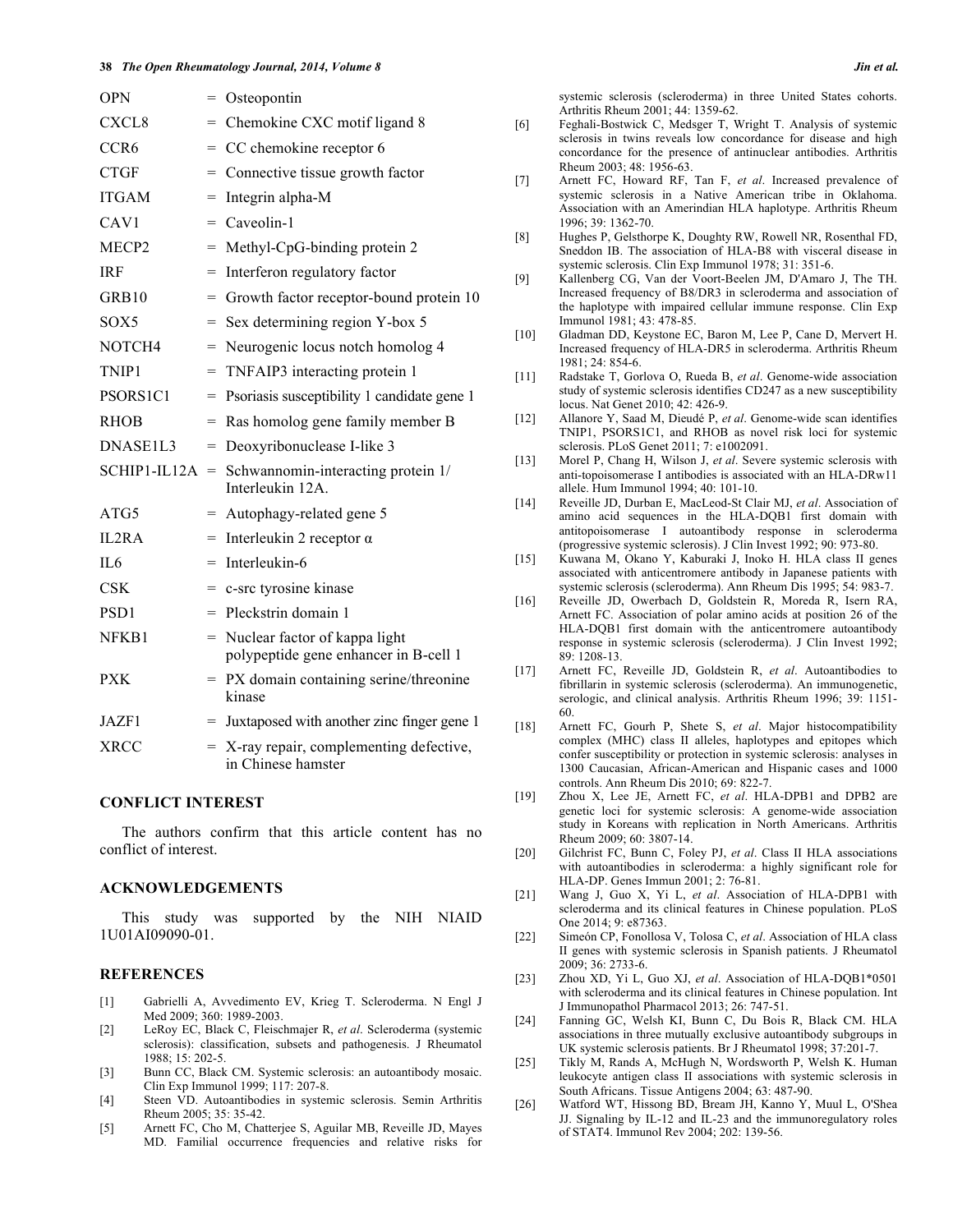- [27] Rueda B, Broen J, Simeon C, *et al*. The STAT4 gene influences the genetic predisposition to systemic sclerosis phenotype. Hum Mol Genet 2009: 18: 2071-7.
- [28] Dieudé P, Guedj M, Wipff J, *et al*. STAT4 is a genetic risk factor for systemic sclerosis having additive effects with IRF5 on disease susceptibility and related pulmonary fibrosis. Arthritis Rheum 2009; 60: 2472-9.
- [29] Gourh P, Agarwal SK, Divecha D, *et al*. Polymorphisms in TBX21 and STAT4 increase the risk of systemic sclerosis: Evidence of possible gene-gene interaction and alterations in Th1/Th2 cytokines. Arthritis Rheum 2009; 60: 3794-806.
- [30] Frucht DM, Aringer M, Galon J, *et al*. Stat4 is expressed in activated peripheral blood monocytes, dendritic cells, and macrophages at sites of Th1-mediated inflammation. J Immunol 2000; 164: 4659-64.
- [31] Irving BA, Chan AC, Weiss A. Functional characterization of a signal transducing motif present in the T cell antigen receptor zeta chain. J Exp Med 1993; 177: 1093-103.
- [32] Sussman JJ, Bonifacino JS, Lippincott-Schwartz J, *et al*. Failure to synthesize the T cell CD3-zeta chain: structure and function of a partial T cell receptor complex. Cell 1988; 52: 85-95.
- [33] Dieudé P, Boileau C, Guedj M, *et al*. Independent replication establishes the CD247 gene as a genetic systemic sclerosis susceptibility factor. Ann Rheum Dis 2011; 70: 1695-6.
- [34] Szabo SJ, Kim ST, Costa GL, Zhang X, Fathman CG, Glimcher LH. A novel transcription factor, T-bet, directs Th1 lineage commitment. Cell 2000; 100: 655-69.
- [35] Szabo SJ, Sullivan BM, Stemmann C, Satoskar AR, Sleckman BP, Glimcher LH. Distinct effects of T-bet in T(H)1 lineage commitment and IFN-gamma production in CD4 and CD8 T cells. Science 2002; 295: 338-42.
- [36] Rieck M, Arechiga A, Onengut-Gumuscu S, Greenbaum C, Concannon P, Buckner J. Genetic variation in PTPN22 corresponds to altered function of T and B lymphocytes. J Immunol 2007; 179: 4704-10.
- [37] Gourh P, Tan F, Assassi S, *et al*. Association of the PTPN22 R620W polymorphism with anti-topoisomerase I- and anticentromere antibody-positive systemic sclerosis. Arthritis Rheum 2006; 54: 3945-53.
- [38] Dieudé P, Guedj M, Wipff J, *et al*. The PTPN22620W allele confers susceptibility to systemic sclerosis: Findings of a large case-control study of European Caucasians and a meta-analysis. Arthritis Rheum 2008; 58: 2183-8.
- [39] Diaz-Gallo L, Gourh P, Broen J, *et al*. Analysis of the influence of PTPN22 gene polymorphisms in systemic sclerosis. Ann Rheum Dis 2011; 70: 454-62.
- [40] Stüber E, Strober W. The T cell-B cell interaction *via* OX40- OX40L is necessary for the T cell-dependent humoral immune response. J Exp Med 1996; 183: 979-89.
- [41] Ohshima Y, Tanaka Y, Tozawa H, *et al*. Expression and function of OX40 ligand on human dendritic cells. J Immunol 1997; 159: 3838-48.
- [42] Imura A, Hori T, Imada K, *et al*. The human OX40/gp34 system directly mediates adhesion of activated T cells to vascular endothelial cells. J Exp Med 1996; 183: 2185-95.
- [43] Gourh P, Arnett F, Tan F, *et al*. Association of TNFSF4 (OX40L) polymorphisms with susceptibility to systemic sclerosis. Ann Rheum Dis 2010; 69: 550-5.
- [44] Bossini-Castillo L, Broen J, Simeon C, *et al*. A replication study confirms the association of TNFSF4 (OX40L) polymorphisms with systemic sclerosis in a large European cohort. Ann Rheum Dis 2011; 70: 638-41.
- [45] Buonocore S, Ahern PP, Uhlig HH, *et al*. Innate lymphoid cells drive interleukin-23-dependent innate intestinal pathology. Nature 2010; 464: 1371-5.
- [46] Komura K, Fujimoto M, Hasegawa M, *et al*. Increased serum interleukin 23 in patients with systemic sclerosis. J Rheumatol 2008; 35: 120-5.
- [47] Kurasawa K, Hirose K, Sano H, *et al*. Increased interleukin-17 production in patients with systemic sclerosis. Arthritis Rheum 2000; 43: 2455-63.
- [48] Rueda B, Broen J, Torres O, *et al*. The interleukin 23 receptor gene does not confer risk to systemic sclerosis and is not associated with

systemic sclerosis disease phenotype. Ann Rheum Dis 2009; 68: 253-6.

- [49] Agarwal S, Gourh P, Shete S, *et al*. Association of interleukin 23 receptor polymorphisms with anti-topoisomerase-I positivity and pulmonary hypertension in systemic sclerosis. J Rheumatol 2009; 36: 2715-23.
- [50] Deenick EK, Tangye SG. Autoimmunity: IL-21: a new player in Th17-cell differentiation. Immunol Cell Biol 2007; 85: 503-5.
- [51] Distler JH, Jüngel A, Kowal-Bielecka O, *et al*. Expression of interleukin-21 receptor in epidermis from patients with systemic sclerosis. Arthritis Rheum 2005; 52: 856-64.
- [52] Diaz-Gallo L, Simeon C, Broen J, *et al*. Implication of IL-2/IL-21 region in systemic sclerosis genetic susceptibility. Ann Rheum Dis 2013; 72: 1233-8.
- [53] Shibuya A, Campbell D, Hannum C, *et al*. DNAM-1, a novel adhesion molecule involved in the cytolytic function of T lymphocytes. Immunity 1996; 4: 573-81.
- [54] Hafler J, Maier L, Cooper J, *et al*. CD226 Gly307Ser association with multiple autoimmune diseases. Genes Immun 2009; 10: 5-10.
- [55] Dieudé P, Guedj M, Truchetet M, *et al*. Association of the CD226Ser307 variant with systemic sclerosis: Evidence of a contribution of costimulation pathways in systemic sclerosis pathogenesis. Arthritis Rheum 2011; 63: 1097-105.
- [56] Yokoyama K, Su I, Tezuka T, *et al*. BANK regulates BCR-induced calcium mobilization by promoting tyrosine phosphorylation of IP<sub>3</sub> receptor. EMBO J 2002; 21: 83-92.
- [57] Dieudé P, Wipff J, Guedj M, *et al*. BANK1 is a genetic risk factor for diffuse cutaneous systemic sclerosis and has additive effects with IRF5 and STAT4. Arthritis Rheum 2009; 60: 3447-54.
- [58] Rueda B, Gourh P, Broen J, *et al*. BANK1 functional variants are associated with susceptibility to diffuse systemic sclerosis in Caucasians. Ann Rheum Dis 2010; 69: 700-5.
- [59] Gourh P, Agarwal S, Martin E, *et al*. Association of the C8orf13- BLK region with systemic sclerosis in North-American and European populations. J Autoimmun 2010; 34: 155-62.
- [60] Ito I, Kawaguchi Y, Kawasaki A, *et al*. Association of the FAM167A-BLK region with systemic sclerosis. Arthritis Rheum 2010; 62: 890-5.
- [61] Coustet B, Dieudé P, Guedj M, *et al*. C8orf13-BLK is a genetic risk locus for systemic sclerosis and has additive effects with BANK1: results from a large French cohort and meta-analysis. Arthritis Rheum 2011; 63: 2091-6.
- [62] Yoshikawa F, Banno Y, Otani Y, *et al*. Phospholipase D family member 4, a transmembrane glycoprotein with no phospholipase D activity, expressed in spleen and early postnatal microglia. PLoS One 2010; 5: e13932.
- [63] Terao C, Ohmura K, Kawaguchi Y, *et al*. PLD4 as a novel susceptibility gene for systemic sclerosis in a Japanese population. Arthritis Rheum 2013; 65: 472-80.
- [64] O'Neill LA. Toll-like receptor signal transduction and the tailoring of innate immunity: a role for Mal? Trends Immunol 2002; 23: 296-300.
- [65] Broen J, Bossini-Castillo L, van Bon L, *et al*. A rare polymorphism in the gene for Toll-like receptor 2 is associated with systemic sclerosis phenotype and increases the production of inflammatory mediators. Arthritis Rheum 2012; 64: 264-71.
- [66] Martinon F, Tschopp J. NLRs join TLRs as innate sensors of pathogens. Trends Immunol 2005; 26: 447-54.
- [67] Martinon F, Tschopp J. Inflammatory caspases: linking an intracellular innate immune system to autoinflammatory diseases. Cell 2004; 117: 561-74.
- [68] Jin Y, Birlea SA, Fain PR, *et al*. Genetic variations in NALP1 are associated with generalized vitiligo in a Romanian population. J Invest Dermatol 2007; 127: 2558-62.
- [69] Magitta NF, Bøe Wolff AS, Johansson S, *et al*. A coding polymorphism in NALP1 confers risk for autoimmune Addison's disease and type 1 diabetes. Genes Immun 2009; 10: 120-4.
- [70] Dieudé P, Guedj M, Wipff J, *et al*. NLRP1 influences the systemic sclerosis phenotype: a new clue for the contribution of innate immunity in systemic sclerosis-related fibrosing alveolitis pathogenesis. Ann Rheum Dis 2011; 70: 668-74.
- [71] Barnes BJ, Moore PA, Pitha PM. Virus-specific activation of a novel interferon regulatory factor, IRF-5, results in the induction of distinct interferon alphagenes. J Biol Chem 2001; 276: 23382-90.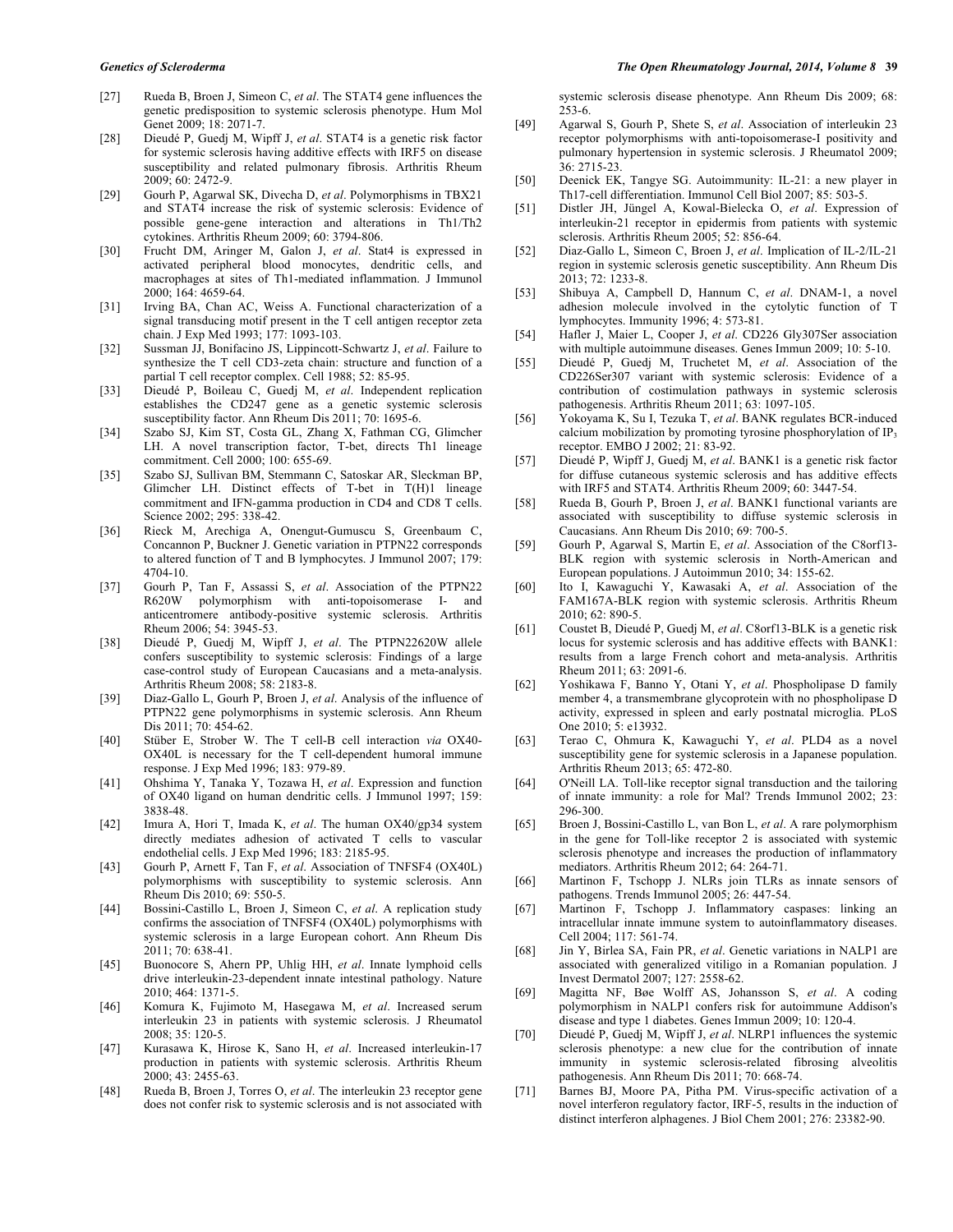- [72] Tan F, Zhou X, Mayes M, *et al*. Signatures of differentially regulated interferon gene expression and vasculotrophism in the peripheral blood cells of systemic sclerosis patients. Rheumatology 2005; 45: 694-702.
- [73] Dieudé P, Guedj M, Wipff J, *et al*. Association between the IRF5 rs2004640 functional polymorphism and systemic sclerosis: A new perspective for pulmonary fibrosis. Arthritis Rheum 2008; 60: 225- 33.
- [74] Ito I, Kawaguchi Y, Kawasaki A, *et al*. Association of a functional polymorphism in the IRF5 region with systemic sclerosis in a Japanese population. Arthritis Rheum 2009; 60: 1845-50.
- [75] Dieude P, Dawidowicz K, Guedj M, *et al*. Phenotype-haplotype correlation of IRF5 in systemic sclerosis: role of 2 haplotypes in disease severity. J Rheumatol 2010; 37: 987-92.
- [76] Shembade N, Harhaj NS, Parvatiyar K, *et al*. The E3 ligase Itch negatively regulates inflammatory signaling pathways by controlling the function of the ubiquitin-editing enzyme A20. Nat Immunol 2008; 9: 254-62.
- [77] Dieudé P, Guedj M, Wipff J, *et al*. Association of the TNFAIP3 rs5029939 variant with systemic sclerosis in the European Caucasian population. Ann Rheum Dis 2010; 69: 1958-64.
- [78] Koumakis E, Giraud M, Dieudé P, *et al*. Brief report: candidate gene study in systemic sclerosis identifies a rare and functional variant of the TNFAIP3 locus as a risk factor for polyautoimmunity. Arthritis Rheum 2012; 64: 2746-52.
- [79] Terao C, Ohmura K, Kawaguchi Y, *et al.* T. PLD4 as a novel susceptibility gene for systemic sclerosis in a Japanese population. Arthritis Rheum 2013; 65: 472-80.
- [80] Gottipati S, Rao NL, Fung-Leung WP. IRAK1: a critical signaling mediator of innate immunity. Cell Signal 2008; 20: 269-76.
- [81] Jones PL, Veenstra GJ, Wade PA, *et al*. Methylated DNA and MeCP2 recruit histone deacetylase to repress transcription. Nat Genet 1998; 19: 187-91.
- [82] Swanberg SE, Nagarajan RP, Peddada S, Yasui DH, LaSalle JM. Reciprocal co-regulation of EGR2 and MECP2 is disrupted in Rett syndrome and autism. Hum Mol Genet 2009; 18: 525-34.
- [83] Brunner T, Mogil RJ, LaFace D, *et al*. Cell-autonomous Fas (CD95)/Fas-ligand interaction mediates activation-induced apoptosis in T-cell hybridomas. Nature 1995; 373: 441-4.
- [84] Peter ME, Budd RC, Desbarats J, *et al*. The CD95 receptor: apoptosis revisited. Cell 2007; 129: 447-50.
- [85] Cipriani P, Fulminis A, Pingiotti E, *et al*. Resistance to apoptosis in circulating alpha/beta and gamma/delta T lymphocytes from patients with systemic sclerosis. J Rheumatol 2006; 33: 2003-14.
- [86] Sgonc R, Gruschwitz MS, Boeck G, Sepp N, Gruber J, Wick G. Endothelial cell apoptosis in systemic sclerosis is induced by antibody-dependent cell-mediated cytotoxicity *via* CD95. Arthritis Rheum 2000; 43: 2550-62.
- [87] Liakouli V, Manetti M, Pacini A, *et al*. The -670G>A polymorphism in the FAS gene promoter region influences the susceptibility to systemic sclerosis. Ann Rheum Dis 2009; 68: 584-  $90^{\circ}$
- [88] Broen J, Gourh P, Rueda B, *et al*. The FAS−670A>G polymorphism influences susceptibility to systemic sclerosis phenotypes. Arthritis Rheum 2009; 60: 3815-20.
- [89] Wu P, Leng L, Feng Z, *et al*. Macrophage migration inhibitory factor promoter polymorphisms and the clinical expression of scleroderma. Arthritis Rheum 2006; 54: 3661-9.
- [90] Bossini-Castillo L, Simeon C, Beretta L, *et al*. Confirmation of association of the macrophage migration inhibitory factor gene with systemic sclerosis in a large European population. Rheumatology (Oxford) 2011; 50: 1976-8.
- [91] Inoue T, Okada H, Kobayashi T, *et al*. Hepatocyte growth factor counteracts transforming growth factor-β1, through attenuation of connective tissue growth factor induction, and prevents renal fibrogenesis in 5/6 nephrectomized mice. FASEB J 2003; 17: 268- 70.
- [92] Kajihara I, Jinnin M, Makino T, *et al*. Overexpression of hepatocyte growth factor receptor in scleroderma dermal fibroblasts is caused by autocrine transforming growth factor β signaling. Biosci Trends 2012; 6: 136-42.
- [93] Hoshino K, Satoh T, Kawaguchi Y, Kuwana M. Association of hepatocyte growth factor promoter polymorphism with severity of interstitial lung disease in Japanese patients with systemic sclerosis. Arthritis Rheum 2011; 63: 2465-72.
- [94] Lund SA, Giachelli CM, Scatena M. The role of osteopontin in inflammatory processes. J Cell Commun Signal 2009; 3: 311-22.
- [95] Corallo C, Volpi N, Franci D, *et al*. Is osteopontin involved in cutaneous fibroblast activation? Its hypothetical role in scleroderma pathogenesis. Int J Immunopathol Pharmacol 2014; 27: 97-102.
- [96] Lenga Y, Koh A, Perera AS, *et al*. Osteopontin expression is required for myofibroblast differentiation. Circ Res 2008; 102: 319-27.
- [97] Zheng W, Li R, Pan H, *et al*. Role of osteopontin in induction of monocyte chemoattractant protein 1 and macrophage inflammatory protein 1beta through the NF-kappaB and MAPK pathways in rheumatoid arthritis. Arthritis Rheum 2009; 60: 1957-65.
- [98] Barizzone N, Marchini M, Cappiello F, *et al*. Association of osteopontin regulatory polymorphisms with systemic sclerosis. Hum Immunol 2011; 72: 930-4.
- [99] Wu M, Schneider DJ, Mayes MD, *et al*. Osteopontin in systemic sclerosis and its role in dermal fibrosis. J Invest Dermatol 2012; 132: 1605-14.
- [100] Morris SW, Nelson N, Valentine MB, *et al*. Assignment of the genes encoding human interleukin-8 receptor types 1 and 2 and an interleukin-8 receptor pseudogene to chromosome 2q35. Genomics 1992; 14: 685-91.
- [101] Ztotnik A, Yoshie O. Chemokines: a new classification system and their role in immunity. Immunity 2000; 12: 121-7.
- [102] Salim P, Jobim M, Bredemeier M, *et al*. Combined effects of CXCL8 and CXCR2 gene polymorphisms on susceptibility to systemic sclerosis. Cytokine 2012; 60: 473-7.
- [103] Schutyser E, Struyf S, Damme JV. The CC chemokine CCL20 and its receptor CCR6. Cytokine Growth Factor Rev 2003; 14: 409-26.
- [104] Hirota K, Yoshitomi H, Hashimoto M, *et al*. Preferential Recruitment of CCR6-expressing Th17 cells to inflamed joints *via*  CCL20 in Rheumatoid Arthritis and Its Animal Model. J Exp Med 2007; 204: 2803-12.
- [105] Koumakis E, Bouaziz M, Dieude P, *et al*. A Regulatory Variant in CCR6 is Associated with Susceptibility to Antitopoisomerase-Positive Systemic Sclerosis. Arthritis Rheum 2013; 65: 3202-8.
- [106] Sato S, Nagaoka T, Hasegawa M, *et al*. Serum levels of connective tissue growth factor are elevated in patients with systemic sclerosis: association with extent of skin sclerosis and severity of pulmonary fibrosis. J Rheumatol 2000; 27: 149-54.
- [107] Fonseca C, Lindahl G, Ponticos M, *et al*. A polymorphism in the CTGF promoter region associated with systemic sclerosis. N Eng J Med 2007; 357: 1210-20.
- [108] Kawaguchi Y, Ota Y, Kawamoto M, *et al*. Association study of a polymorphism of the CTGF gene and susceptibility to systemic sclerosis in the Japanese population. Ann Rheum Dis 2009; 68: 1921-4.
- [109] Rueda B, Simeon C, Hesselstrand R, *et al*. A large multicentre analysis of CTGF -945 promoter polymorphism does not confirm association with systemic sclerosis susceptibility or phenotype. Ann Rheum Dis 2009; 68: 1618-20.
- [110] Gourh P, Mayes M, Arnett F. CTGF polymorphism associated with systemic sclerosis. N Eng J Med 2008; 358: 308-9.
- [111] Granel B, Argiro L, Hachulla E, *et al*. Association between a CTGF gene polymorphism and systemic sclerosis in a French population. J Rheumatol 2009; 37: 351-8.
- [112] Nath SK, Han S, Kim-Howard X, *et al*. A nonsynonymous functional variant in integrin-alpha(M) (encoded by ITGAM) is associated with systemic lupus erythematosus. Nat Genet 2008; 40: 152-4.
- [113] Solovjov D, Pluskota E, Plow E. Distinct roles for the alpha and beta subunits in the functions of integrin alphaMbeta2. J Biol Chem 2005; 280: 1336-45.
- [114] Carmona F, Simeon C, Beretta L, *et al*. Association of a nonsynonymous functional variant of the ITGAM gene with systemic sclerosis. Ann Rheum Dis 2011; 70: 2050-2.
- [115] Anaya M, Kim-Howard X, Prahalad S, *et al*. Evaluation of genetic association between an ITGAM non-synonymous SNP (rs1143679) and multiple autoimmune diseases. Autoimmun Rev 2012; 11: 276- 80.
- [116] Coustet B, Agarwal K, Gourh P, *et al*. Association study of ITGAM, ITGAX, and CD58 autoimmune risk loci in systemic sclerosis: results from 2 large European Caucasian cohorts. J Rheumatol 2011; 38: 1033-8.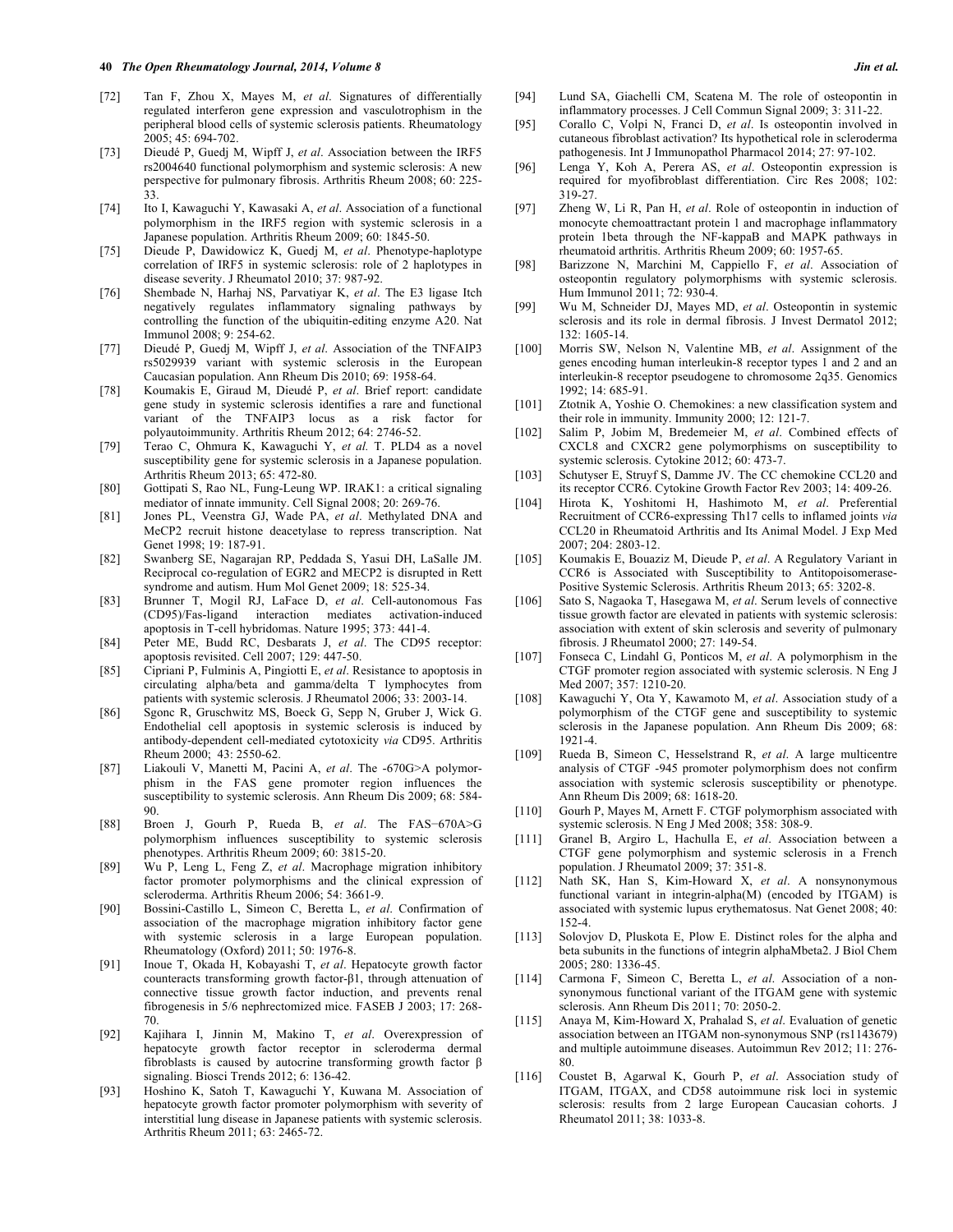- [117] Del Galdo F, Lisanti MP, Jimenez SA. Caveolin-1, transforming growth factor-beta receptor internalization, and the pathogenesis of systemic sclerosis. Curr Opin Rheumatol 2008; 20: 713-9.
- [118] Del Galdo F, Sotgia F, de Almeida CJ, *et al*. Decreased expression of caveolin 1 in patients with systemic sclerosis: crucial role in the pathogenesis of tissue fibrosis. Arthritis Rheum 2008; 58: 2854-65.
- [119] Manetti M, Allanore Y, Saad M, *et al*. Evidence for caveolin-1 as a new susceptibility gene regulating tissue fibrosis in systemic sclerosis. Ann Rheum Dis 2012; 71: 1034-41.
- [120] Haines P, Hant F, Lafyatis R, Trojanowska M, Bujor A. Elevated expression of cav-1 in a subset of SSc fibroblasts contributes to constitutive Alk1/Smad1 activation. J Cell Mol Med 2012; 16: 2238-46.
- [121] Dieudé P, Bouaziz M, Guedj M, *et al*. Evidence of the contribution of the X chromosome to systemic sclerosis susceptibility: association with the functional IRAK1 196Phe/532Ser haplotype. Arthritis Rheum 2011; 63: 3979-87.
- [122] Carmona F, Cénit C, Diaz-Gallo M, *et al*. New insight on the Xq28 association with systemic sclerosis. Ann Rheum Dis 2013; 72: 2032-8.
- [123] Gorlova O, Martin J, Rueda B, *et al*. Identification of novel genetic markers associated with clinical phenotypes of systemic sclerosis through a genome-wide association strategy. PLoS Genet 2011; 7: e1002178.
- [124] Zhao J, Kong H, Li H, *et al*. IRF-8/interferon (IFN) consensus sequence-binding protein is involved in Toll-like receptor (TLR) signaling and contributes to the cross-talk between TLR and IFNgamma signaling pathways. J Biol Chem 2006; 281: 10073-80.
- [125] Morrione A. Grb10 proteins in insulin-like growth factor and insulin receptor signaling. Int J Mol Med 2000; 5: 151-4.
- [126] Wick KR, Werner ED, Langlais P, *et al*. Grb10 inhibits insulinstimulated insulin receptor substrate (IRS)-phosphatidylinositol 3 kinase/Akt signaling pathway by disrupting the association of IRS-1/IRS-2 with the insulin receptor. J Biol Chem 2003; 278: 8460-7.
- [127] Holt LJ, Siddle K. Grb10 and Grb14: enigmatic regulators of insulin action and more? Biochem J 2005; 388: 393-406.
- [128] Lefebvre V, Behringer R, de Crombrugghe B. L-Sox5, Sox6 and Sox9 control essential steps of the chondrocyte differentiation pathway. Osteoarthritis Cartilage 2001; 9 (Suppl A): S69-75.
- [129] Artavanis-Tsakonas S, Rand MD, Lake RJ. Notch signaling: cell fate control and signal integration in development. Science 1999; 284: 770-6.
- [130] Miele L, Golde T, Osborne B: Notch signaling in cancer. Curr Mol Med 2006; 6: 905-18,
- [131] Mauro C, Pacifico F, Lavorgna A, *et al*. ABIN-1 binds to NEMO/IKKgamma and co-operates with A20 in inhibiting NFkappaB. J Biol Chem 2006; 281: 18482-8.
- [132] Cohen S, Ciechanover A, Kravtsova-Ivantsiv Y, Lapid D, Lahav-Baratz S. ABIN-1 negatively regulates NF-kappaB by inhibiting processing of the p105 precursor. Biochem Biophys Res Commun 2009; 389: 205-10.
- [133] Nair RP, Stuart PE, Nistor I, *et al*. Sequence and haplotype analysis supports HLA-C as the psoriasis susceptibility 1 gene. Am J Hum Genet 2006; 78: 827-51.
- [134] Holm SJ, Carlén LM, Mallbris L, Ståhle-Bäckdahl M, O'Brien KP. Polymorphisms in the SEEK1 and SPR1 genes on 6p21.3 associate with psoriasis in the Swedish population. Exp Dermatol 2003; 12: 435-44.
- [135] Madaule P, Axel R. A novel ras-related gene family. Cell 1985; 41: 31-40.
- [136] Maekawa M, Ishizaki T, Boku S, *et al*. Signaling from Rho to the actin cytoskeleton through protein kinases ROCK and LIM-kinase. Science 1999; 285: 895-8.
- [137] Mayes MD, Bossini-Castillo L, Gorlova O, *et al*. Immunochip Analysis Identifies Multiple Susceptibility Loci for Systemic Sclerosis. Am J Hum Genet 2014; 94: 47-61.
- [138] Ueki M, Takeshita H, Fujihara J, *et al*. Caucasian-specific allele in non-synonymous single nucleotide polymorphisms of the gene encoding deoxyribonuclease I-like 3, potentially relevant to autoimmunity, produces an inactive enzyme. Clin Chim Acta 2009; 407: 20-4.
- [139] Al-Mayouf SM, Sunker A, Abdwani R, *et al*. Loss-of-function variant in DNASE1L3 causes a familial form of systemic lupus erythematosus. Nat Genet 2011; 43: 1186-8.
- [140] Errami Y, Naura AS, Kim H, *et al*. Apoptotic DNA fragmentation may be a cooperative activity between caspase-activated deoxyribonuclease and the poly (ADP-ribose) polymeraseregulated Dnas1L3, and endoplasmic reticulum-localized endonuclease that translocates to the nucleus during apoptosis. J Biol Chem 2013; 288: 3460-8.
- [141] Gu YS, Kong J, Cheema GS, Keen CL, Wick G, Gershwin ME. The immunobiology of systemic sclerosis. Semin Arthritis Rheum 2008; 38: 132-60.
- [142] Porciello G, Scarpato R, Ferri C, *et al*. Spontaneous chromosome damage (micronuclei) in systemic sclerosis and raynaud's phenomenon. J Rheuamtol 2003; 30: 1244-7.
- [143] Tryka G, Hunt KA, Bockett NA, *et al*. Dense genotyping identifies and localizes multiple common and rare variant association signals and celiac disease. Nat Genet 2011; 43: 1193-201.
- [144] Plaza-Izurieta L, Castellanos-Rubio A, Irastorza I, Fernandez-Jimenez N, Gutierrez G, CEGEC, and Bilbao JR. Revisiting genome wide association studies (GWAS) in coeliac disease: replication study in Spanish population and expression analysis of candidate genes. J Med Genet 2011; 48: 493-6.
- [145] Sato S, Hanakawa H, Hasegawa M, *et al*. Levels of interleukin 12, a cytokine of type 1 helper T cells, Are Elevated In Sera from Patients With Systemic Sclerosis. J Rheumatol 2000; 27: 2838-42.
- [146] Choi A, Ryter SW, Levine B. Autophage in human health and disease. N Engl J Med 2013; 368: 651-62.
- [147] Levine B, Mizushima N, Virgin HW. Autophagy in immunity and inflammation. Nature 2011; 469: 323-35.
- [148] Zhou XJ, Zhang H. Autophagy in immunity: implications in etiology of autoimmune/autoinflammatory diseases. Autophagy 2012; 8: 1286-99.
- [149] Pierdominici M, Vomero M, Barbati C, *et al*. Role of autophagy in immunity and autoimmunity, with a special focus on systemic lupus erythematosus. FASEB J 2012; 26: 1400-12.
- [150] Munafò MR, Flint J. Meta-analysis of genetic association studies. Trends Genet 2004; 20: 439-44.
- [151] Martin J, Carmona F, Broen J, *et al*. The autoimmune diseaseassociated IL2RA locus is involved in the clinical manifestations of systemic sclerosis. Genes Immun 2012; 13: 191-6.
- [152] Shevach EM. Certified professionals: CD4(+)CD25(+) suppressor T cells. J Exp Med 2001; 193: F41-6.
- [153] Cénit M, Simeón C, Vonk M, *et al*. Influence of the IL6 gene in susceptibility to systemic sclerosis. J Rheumatol 2012; 39: 2294- 302.
- [154] Smolen JS, Maini RN. Interleukin-6: a new therapeutic target. Arthritis Res Ther 2006; 8(Suppl 2): S5.
- [155] Feghali CA, Bost KL, Boulware DW, Levy LS. Mechanisms of pathogenesis in scleroderma. I. Overproduction of interleukin 6 by fibroblasts cultured from affected skin sites of patients with scleroderma. J Rheumatol 1992; 19: 1207-11.
- [156] Barnes TC, Anderson ME, Moots RJ. The many faces of interleukin-6: The role of IL-6 in inflammation, vasculopathy, and fibrosis in systemic sclerosis. Int J Rheumatol 2011; 2011: 721608.
- [157] Sato S, Hasegawa M, Takehara K. Serum levels of interleukin-6 and interleukin-10 correlate with total skin thickness score in patients with systemic sclerosis. J Dermatol Sci 2001; 27: 140-6.
- [158] Martin J, Broen J, Carmona F, *et al*. Identification of CSK as a systemic sclerosis genetic risk factor through Genome Wide Association Study follow-up. Hum Mol Genet 2012; 21: 2825-35.
- [159] Lowell CA. Src-family kinases: rheostats of immune cell signaling. Mol Immunol 2004; 41: 631-43.
- [160] Okutani D, Lodyga M, Han B, Liu M. Src protein tyrosine kinase family and acute inflammatory responses. Am J Physiol Lung Cell Mol Physiol 2006; 291: 129-41.
- [161] Skhirtladze C, Distler O, Dees C. *et al*. Src kinases in systemic sclerosis: central roles in fibroblast activation and in skin fibrosis. Arthritis Rheum 2008; 58: 1475-84.
- [162] Barnes PJ, Karin M. Nuclear factor-kappaB: a pivotal transcription factor in chronic inflammatory diseases. N Engl J Med 1997; 336: 1066-71.
- [163] Tak PP, Firestein GS. NF-kappaB: a key role in inflammatory diseases. J Clin Invest 2001; 107: 7-11.
- [164] Salim P, Jobim M, Bredemeier M, *et al*. Interleukin-10 gene promoter and NFKB1 promoter insertion/deletion polymorphisms in systemic sclerosis. Scand J Immunol 2013; 77: 162-8.